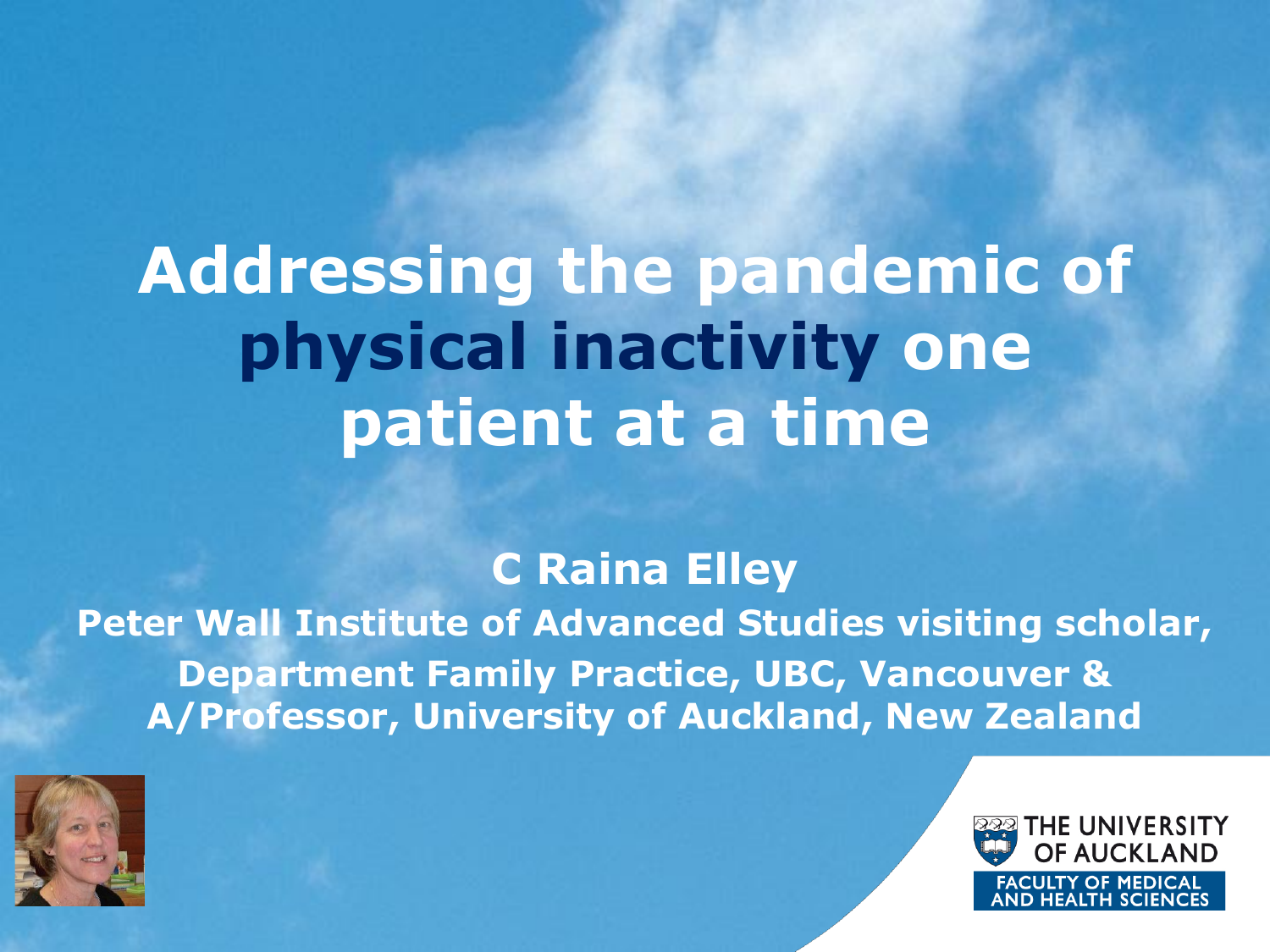

# **Introduction**

- 1. Global pandemic of physical inactivity
- 2. Health benefits of physical activity
- 3. Public health initiatives and recommendations
- 4. Health care setting
- 5. Exercise on prescription
- 6. Effectiveness and cost effectiveness of the 'Green Prescription'
- 7. How are we prioritising our efforts (and funding)?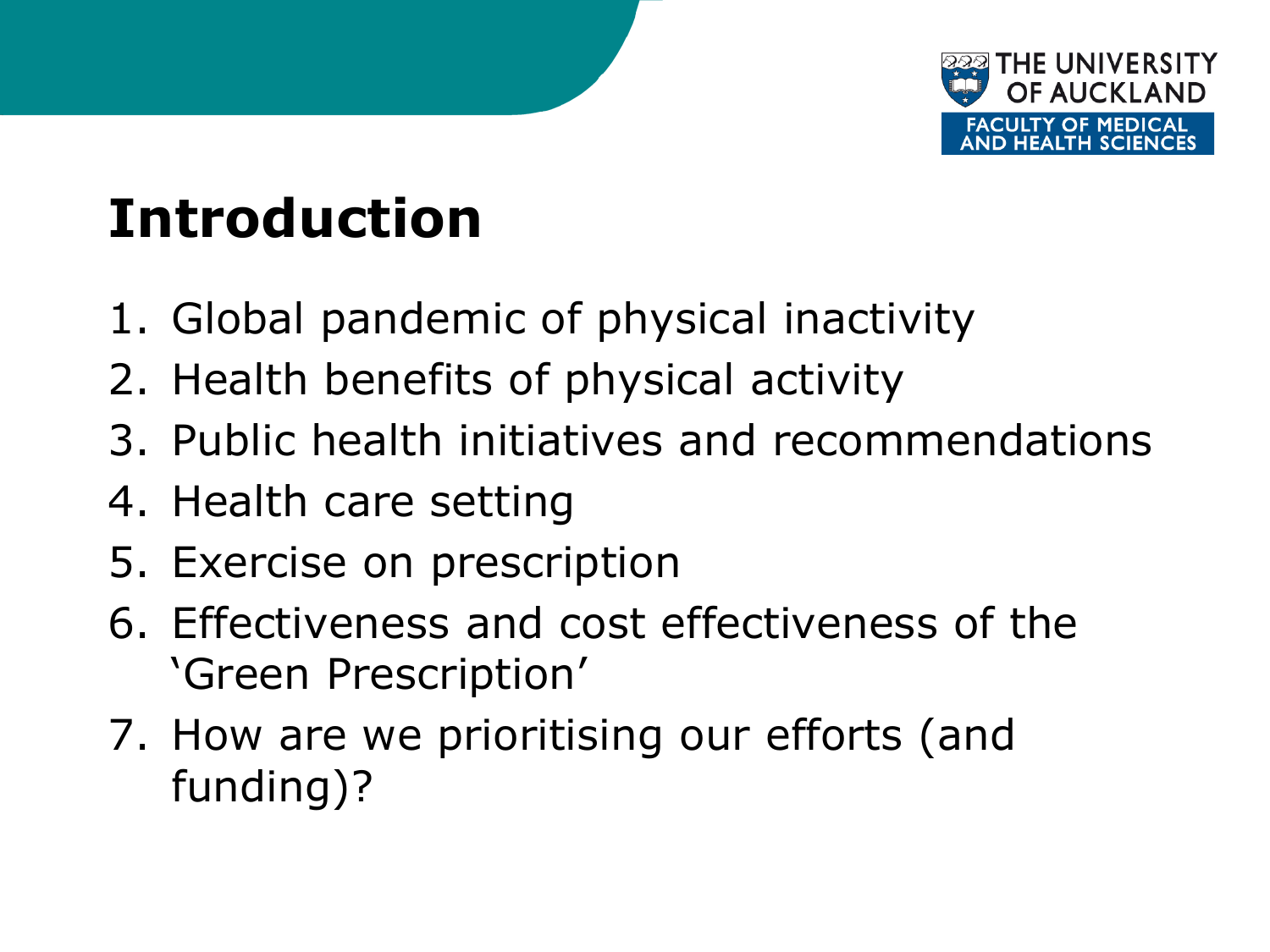

# **Global pandemic of physical inactivity**

- Fourth leading risk factor for global mortality
- Accounts for 6-10% of all deaths (Lee 2012)
- Contributes towards multiple conditions:
	- Cardiorespiratory (heart disease and strokes)
	- Metabolic (diabetes and obesity)
	- Musculoskeletal (osteoporosis and osteoarthritis)
	- Cancer (breast and colon)
	- Functional decline and falls in older adults
	- Depression

Wen CP, Wu X (2012) Lancet 380: 192-193; Lee et al (2012) Lancet 380: 219-229; World Health Organisation (2010) Global recommendations on physical activity for health. [http://gamapserver.who.int/gho/interactive\\_charts/ncd/risk\\_factors/physical\\_inactivity/atlas.html](http://gamapserver.who.int/gho/interactive_charts/ncd/risk_factors/physical_inactivity/atlas.html)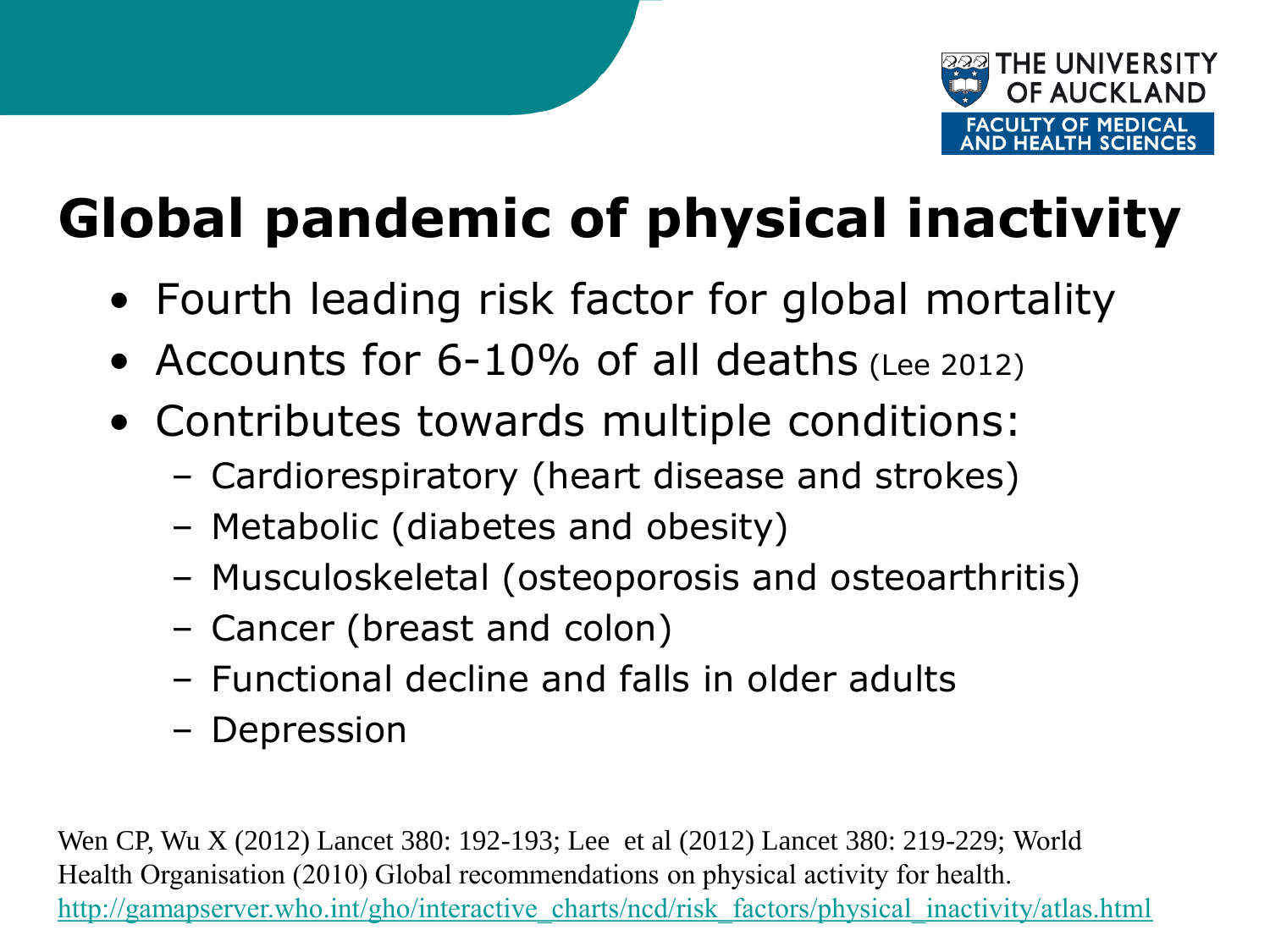

# **Definitions**

- Physical activity:
	- Bodily movement produced by skeletal muscle that requires energy expenditure
- Exercise:
	- Planned and repetitive activity for physical fitness
- Recommended (at least):
	- 30 minutes moderate intensity 5 days / week
	- (e.g. brisk walking but can hold a conversation)
	- 3-4hrs/week for weight-loss or cancer risk
	- Less for other benefits (e.g. balance and function in older adults)

US Dept Health & Human Services (2008), Physical Activity Guidelines Report; Swedish NIPH (2010) Physical Activity in the Prevention and Treatment of Disease; WHO (2010) Global recommendations on physical activity for health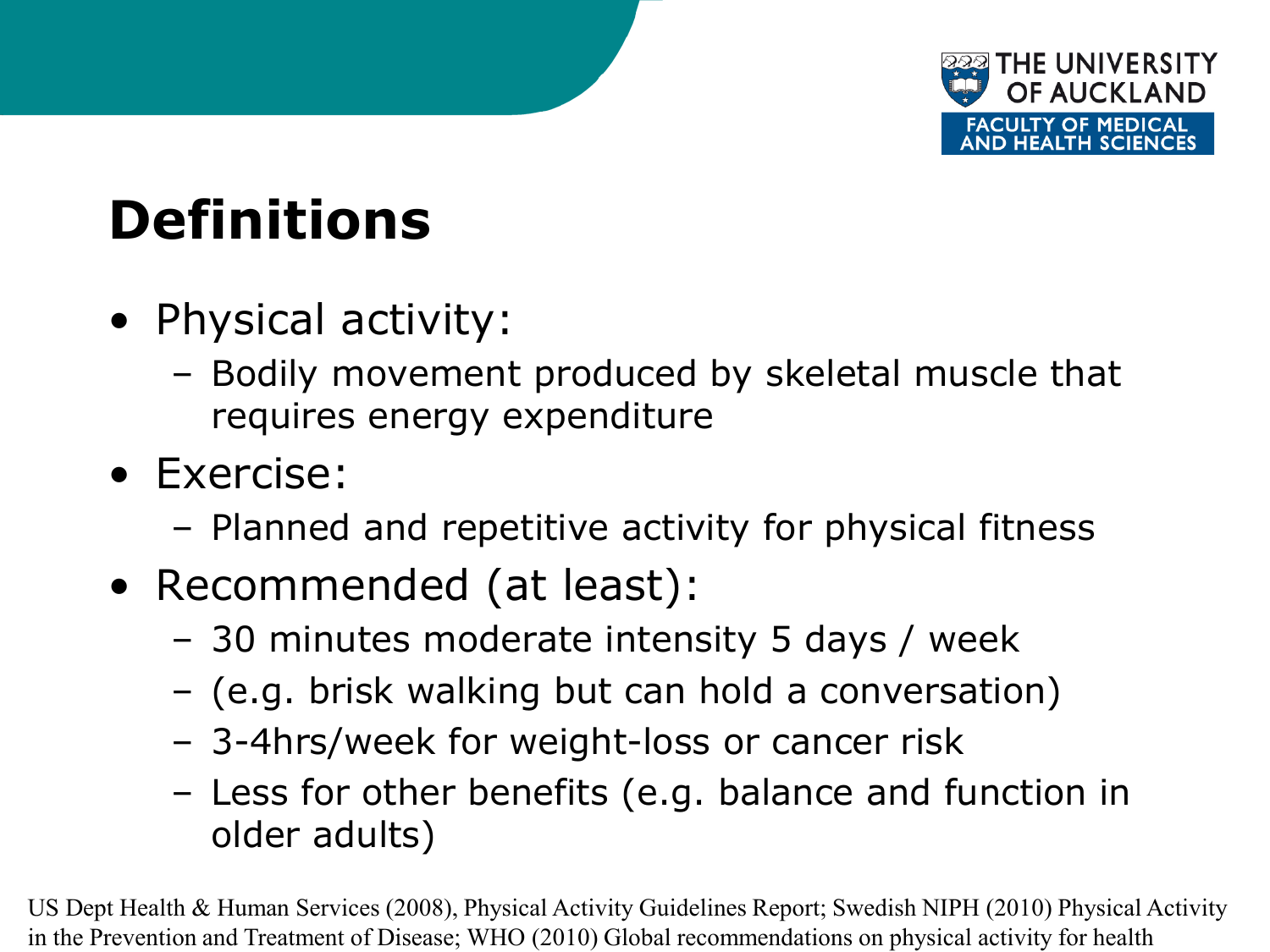

# **Health benefit of physical activity**

- Also depends on:
	- Fitness of person (relative benefit most in sedentary)
	- Intensity, Duration and Frequency
	- Type of exercise (affects particular muscles, organs and bones/joints involved)
	- Length of "training"
	- Dose-response: (often) "Some is good, more is better"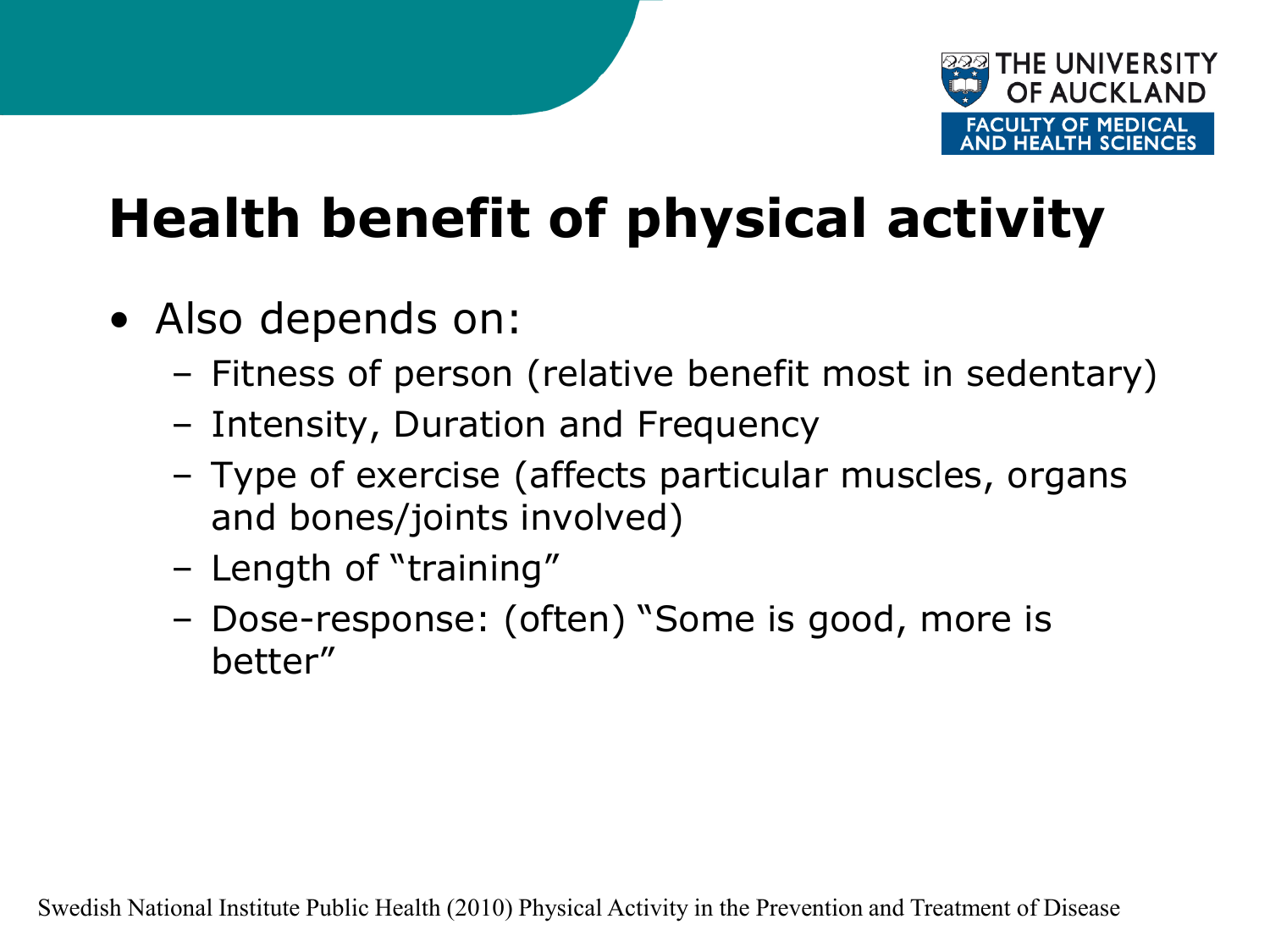

#### **Epidemiological evidence for recommended levels of physical activity:**

• Associated with reduced risk of:

| - All-cause mortality               | 20-30%     |
|-------------------------------------|------------|
| - CVD mortality                     | 20-30%     |
| - Colon cancer                      | 30%        |
| - Breast cancer                     | $20 - 40%$ |
| - Lung, endometrial, ovarian cancer | $20 - 30%$ |
| - Depression                        | 15-30%     |
| - Type 2 diabetes                   | 40-60%     |
| - Osteoporotic fracture             | 20-60%     |

U.S. Dep Health & Human Services, (2008) Physical Activity Guidelines Advisory Committee Report; Lee et al (2012) Lancet 380: 219-229; Vainio H, Bianchini F (2002) Weight control and physical activity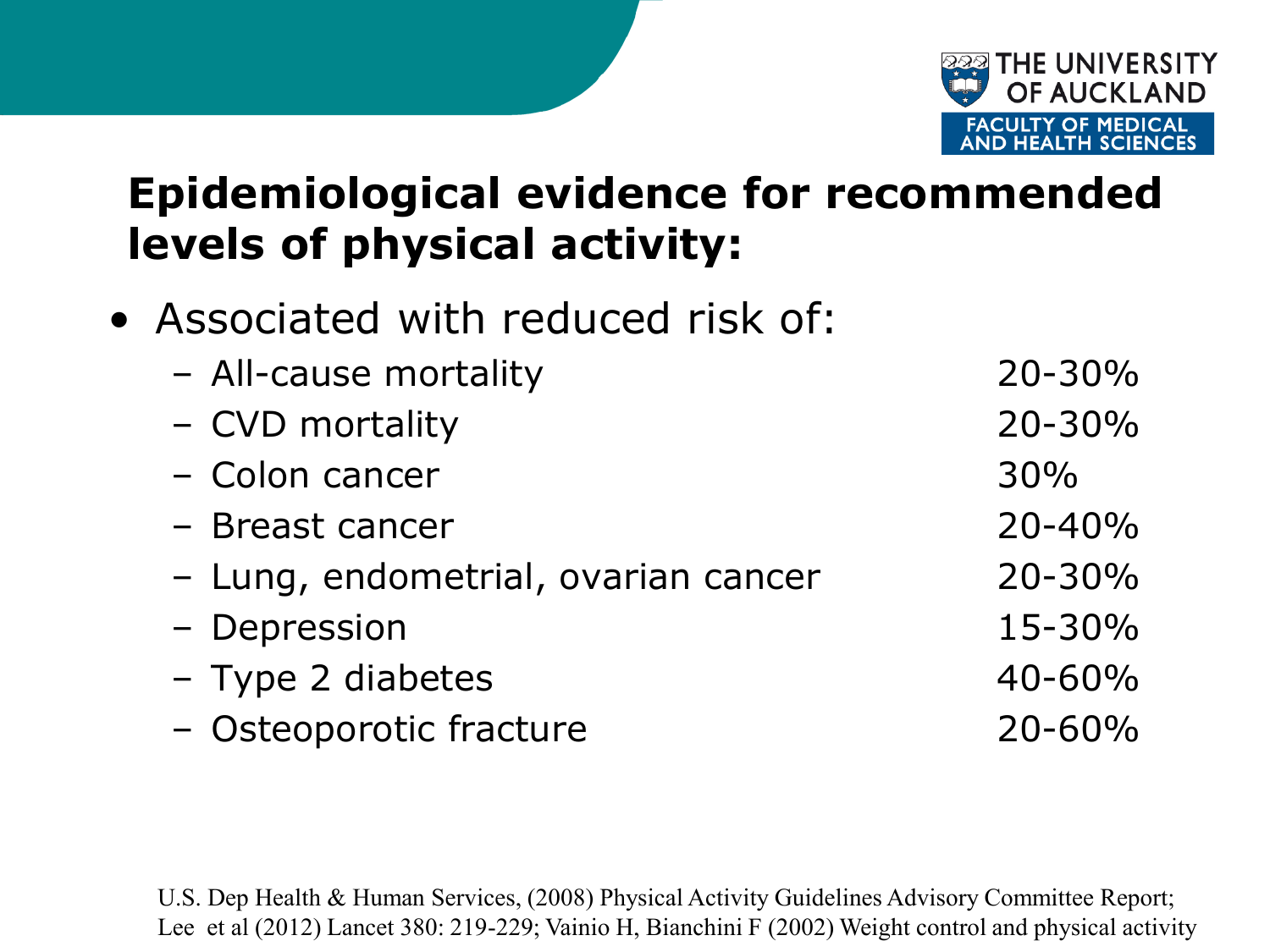

#### **Public health initiatives and recommendations**

- Lancet issue July 2012:
- Systems approach
	- inter-sectorial
	- individual, social, cultural and environmental level
- Including low income countries where transition:
	- from under-nutrition to obesity;
	- from active rural to sedentary urban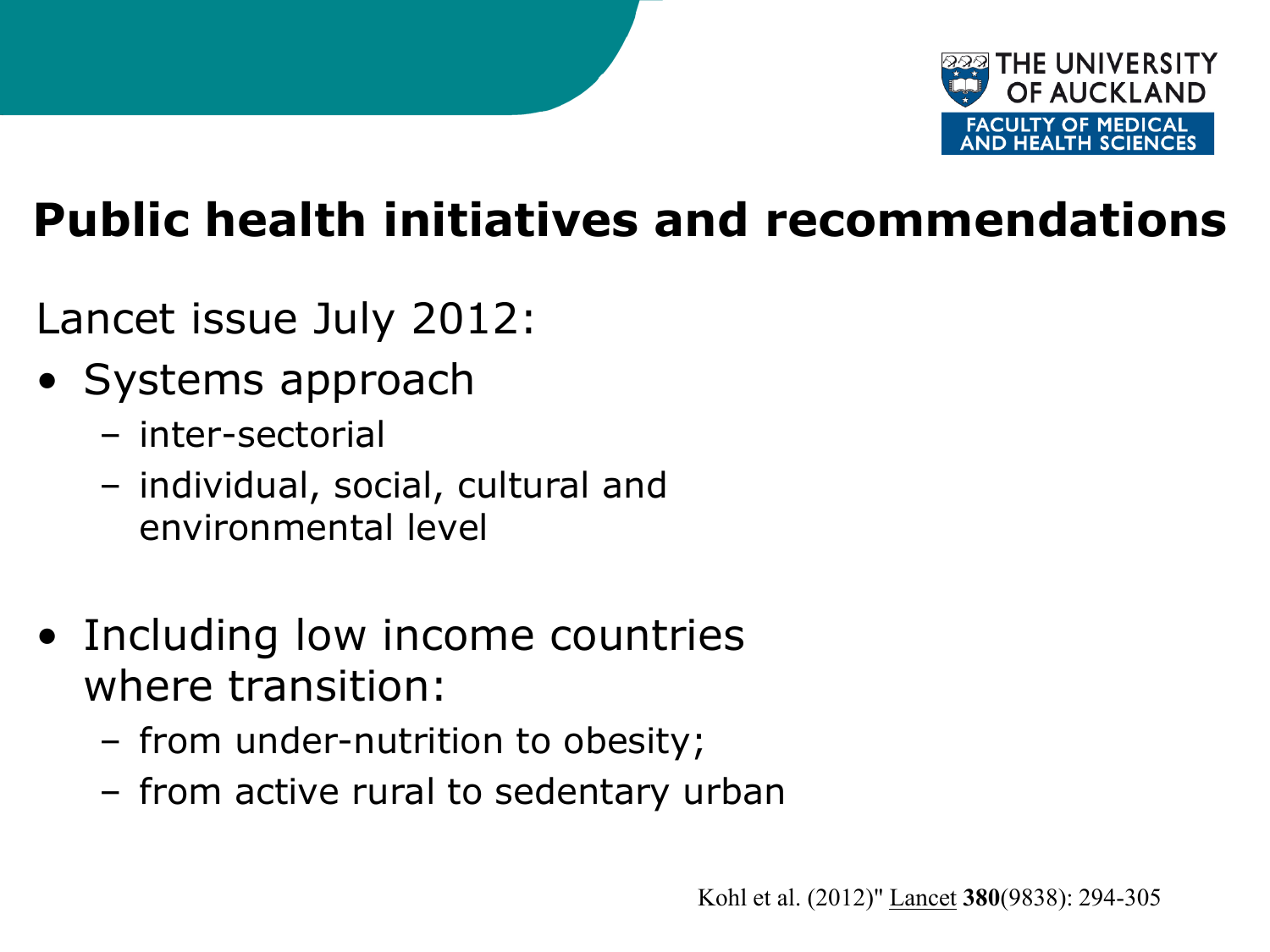

- WHO Global Strategy on Diet, Physical Activity and Health (2004)
- WHO Non Communicable Disease (NCD) Action Plan (2008)
	- Transport policies to promote active commuting, such as walking and cycling,
	- Urban planning that promote space for recreational activity
	- Fostering inter-sectorial collaborations for physical activity promotion, and
	- Surveillance of population physical activity levels

World Health Organisation (2010) Global recommendations on physical activity for health <http://www.who.int/dietphysicalactivity/publications/9789241599979/en/index.html>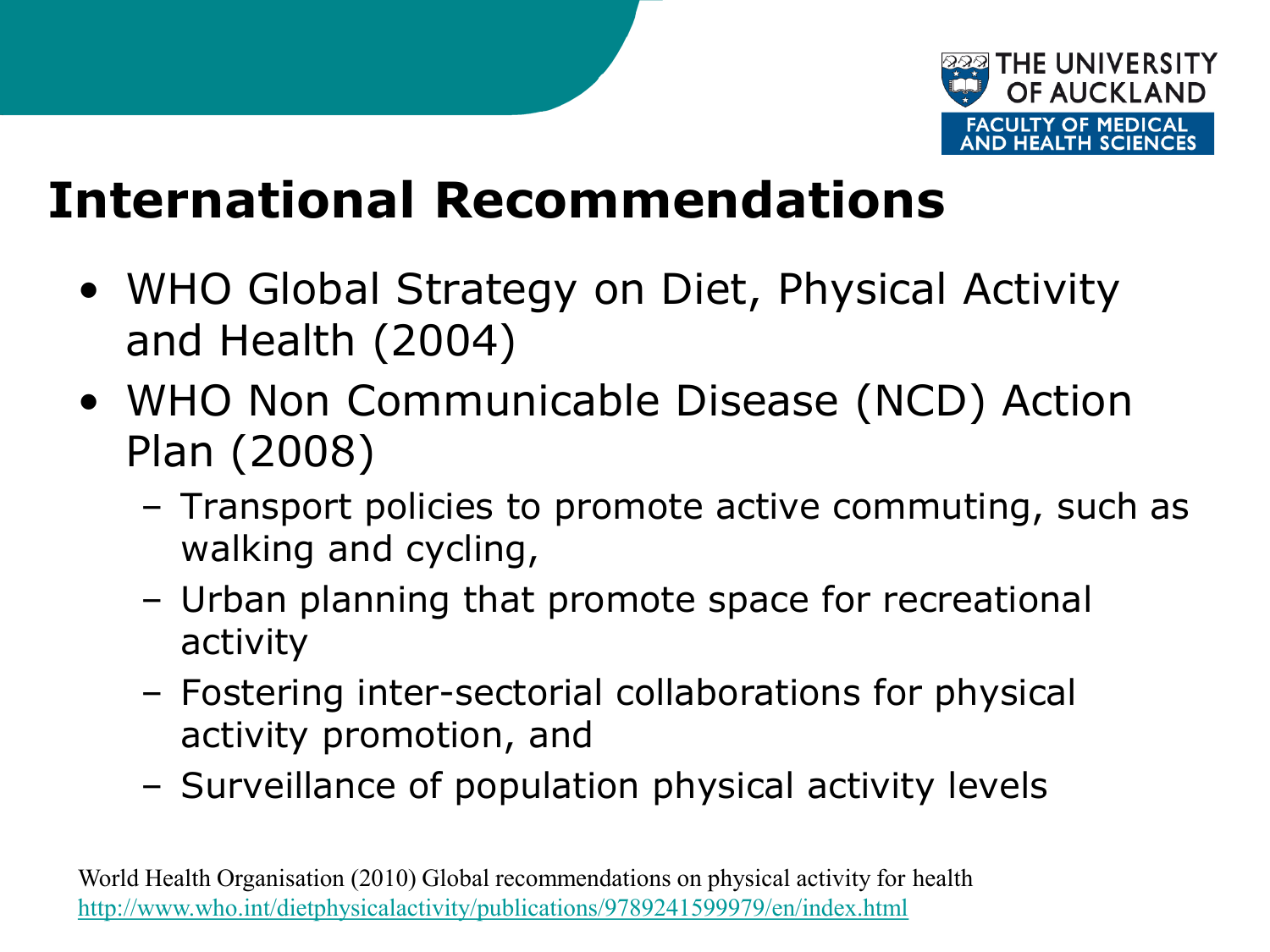

- International Society for Physical Activity and Health (GAPA) – Toronto Charter (2009):
	- Evidence-based strategies to target whole population
	- Address environmental, social and individual determinants of physical inactivity
	- Equity approaches, reduce disparities, cultural sensitivity
	- Sustainable partnerships at all levels
	- Build capacity and support research, practice, policy, evaluation and surveillance
	- Life-course approach; 'Make healthy choices, easy choices'
	- Advocate to decision makers and communities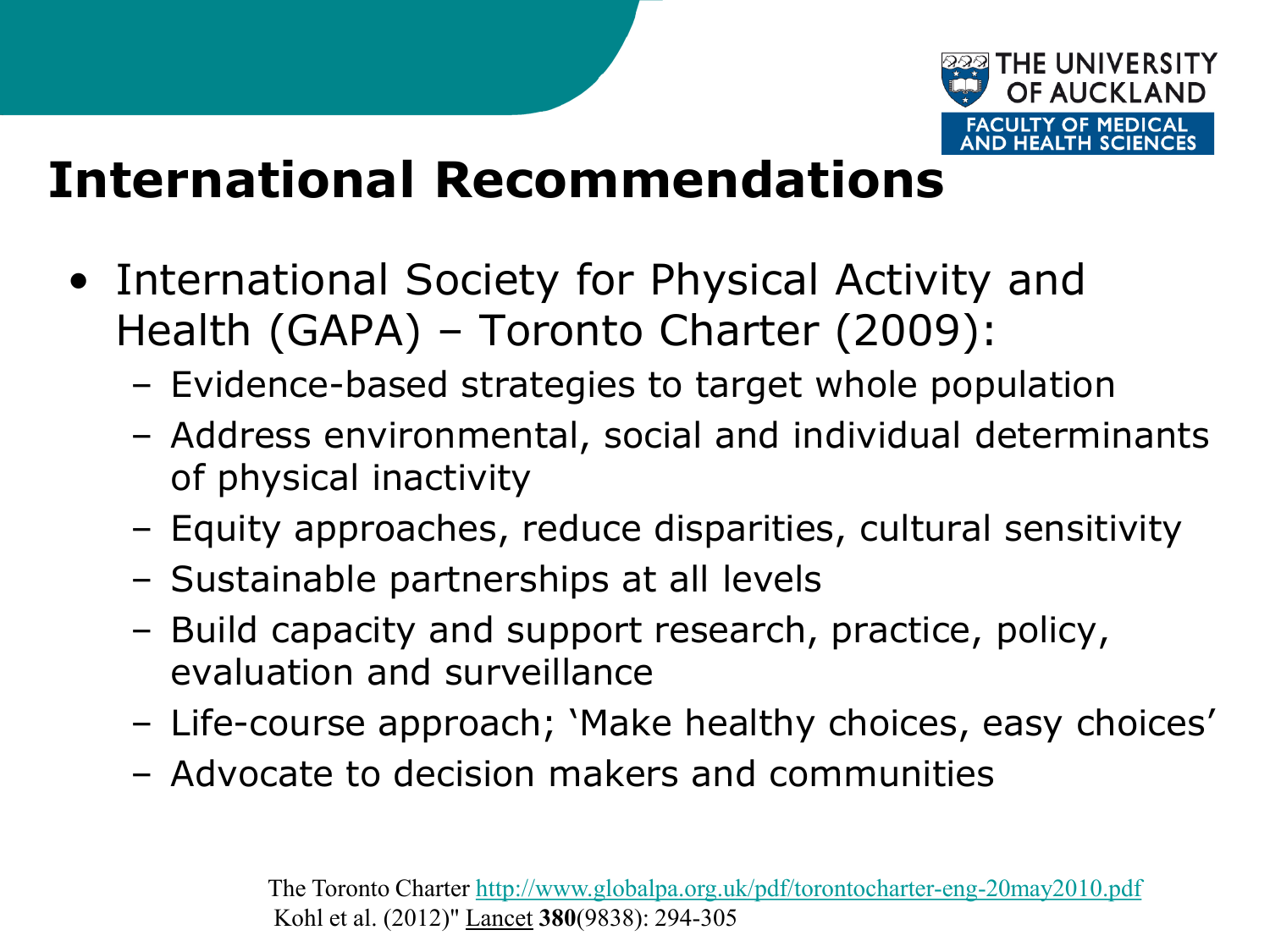#### • **Exercise is Medicine:**

– "Calling on all health care providers to assess and review every patient's physical activity program at every visit"

## • **Charter (2010) and guiding principles:**

- Exercise and physical activity important to health and prevention and treatment of many chronic diseases
- More should be done to address physical activity and exercise in healthcare settings
- ACSM and AMA making efforts to bring a greater focus on physical activity and exercise in healthcare settings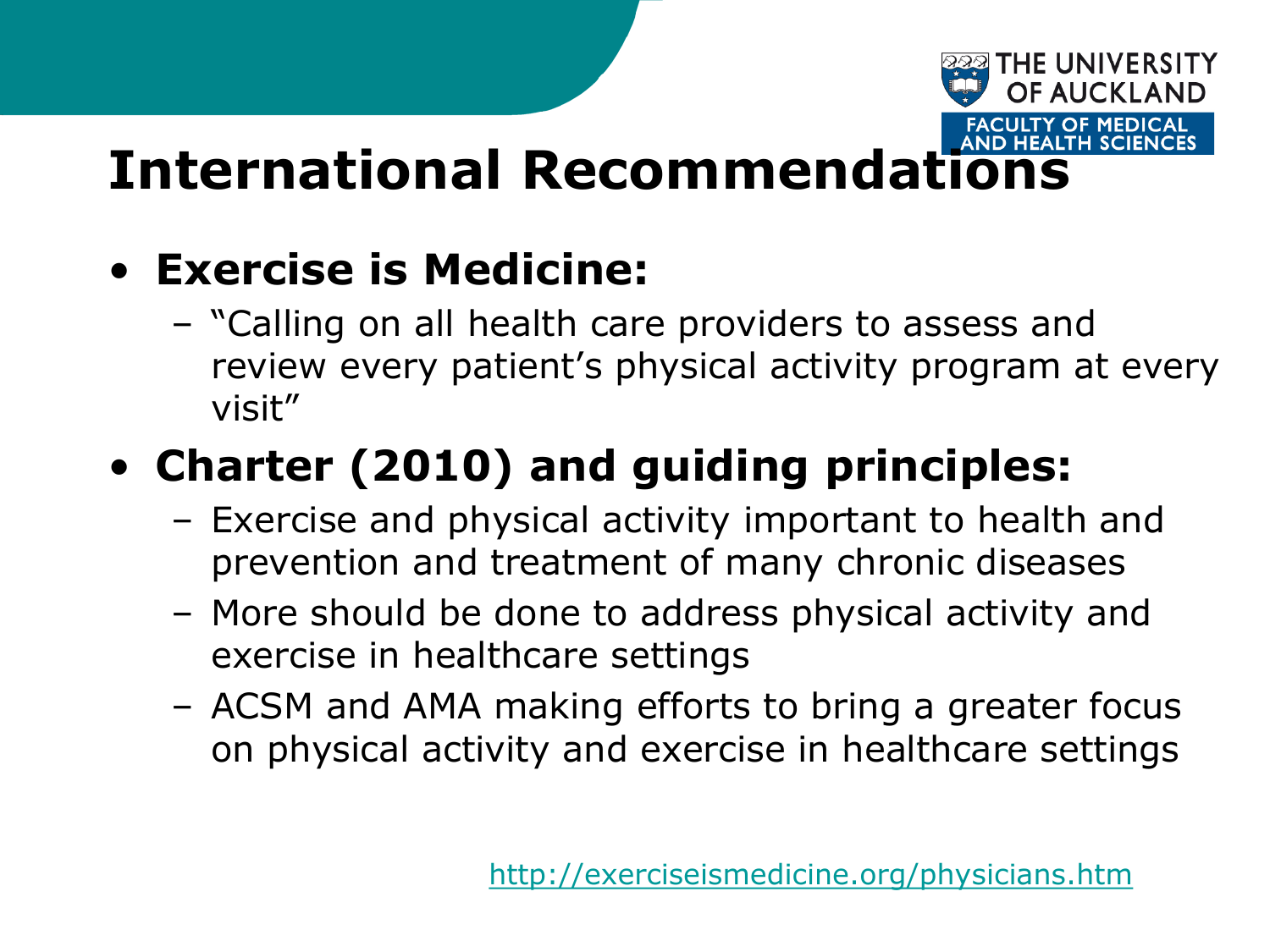

- NCDs committee of the United Nations (2011) discussed ways to promote healthy lifestyles, including increasing physical activity levels
- Non-communicable diseases (NCD) responsible for  $>60\%$  global deaths:
	- Cardiovascular diseases
	- Cancer
	- Chronic respiratory diseases
	- Diabetes

[http://www.un.org/apps/news/story.asp?NewsID=39642&Cr=non-communicable+diseases&Cr1=#.UKvG6Ic8CSo](http://www.un.org/apps/news/story.asp?NewsID=39642&Cr=non-communicable+diseases&Cr1=)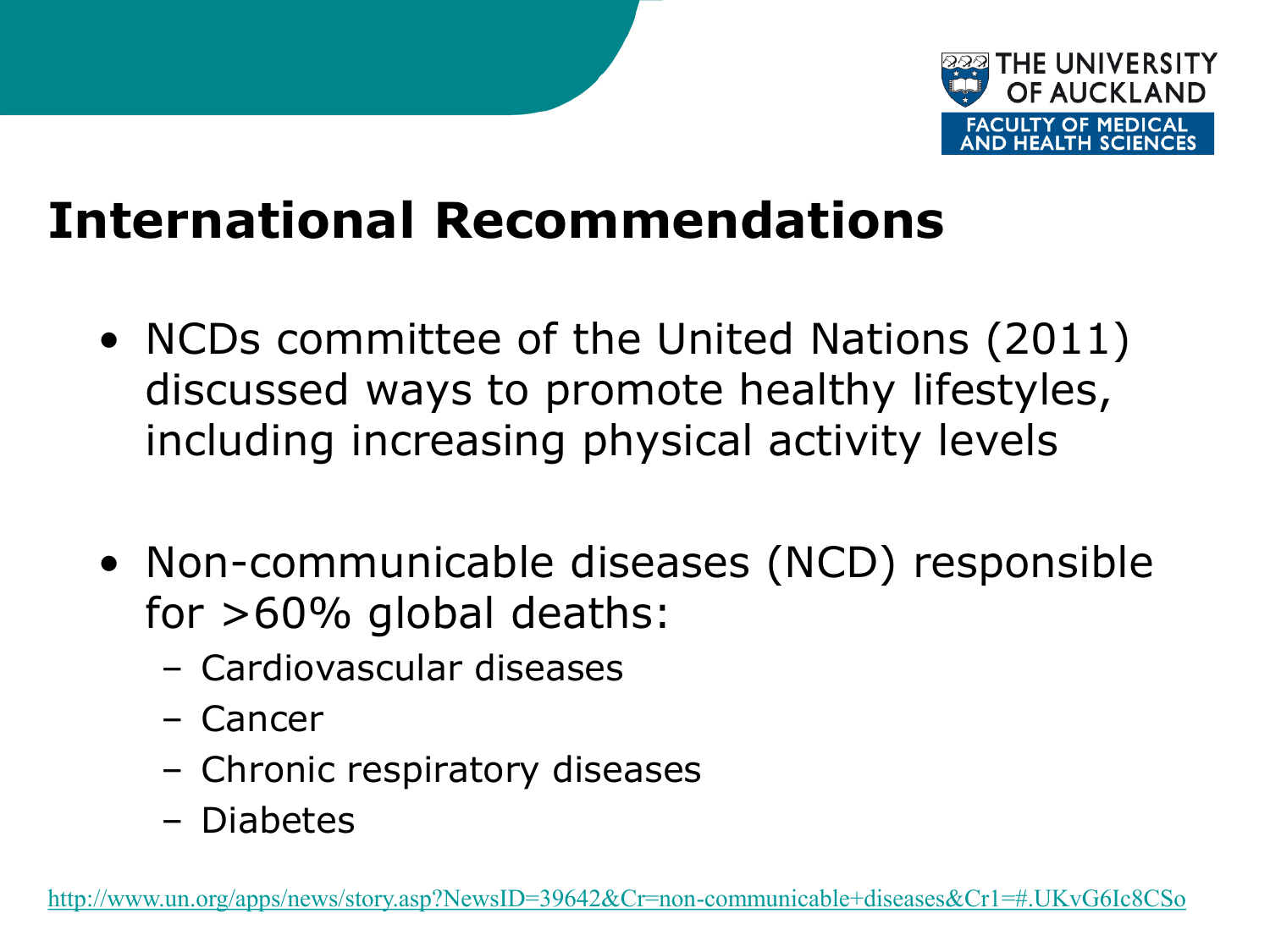

# **Public Policy and Planning: Regional**

Urban and regional planning:

- Street connectivity and walkability
- Safe streets,
- Lower speeds and volume of traffic,
- Proximity of recreational areas
- Proximity to shops
- Aesthetics
- Bike paths
- Good public transport systems
- Sports and recreational programs

Bauman et al Lancet 380: 258-271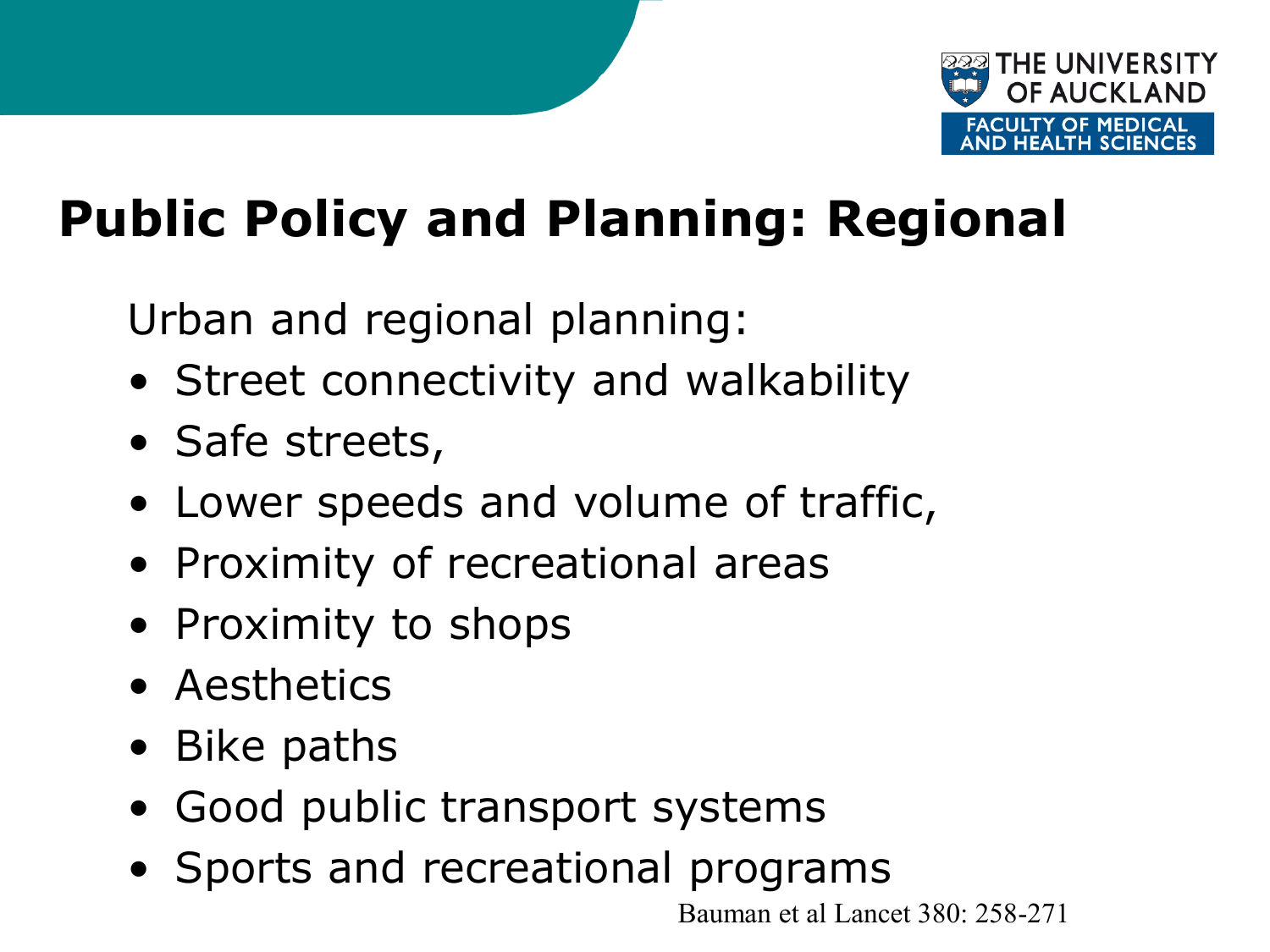

## **Healthcare setting**

• Physical Activity in the Prevention and Treatment of Disease

Swedish NIPH 2010, ISBN 978-91-7257-715-2 [http://www.fyss.se/wp-content/uploads/2011/02/fyss\\_2010\\_english.pdf](http://www.fyss.se/wp-content/uploads/2011/02/fyss_2010_english.pdf)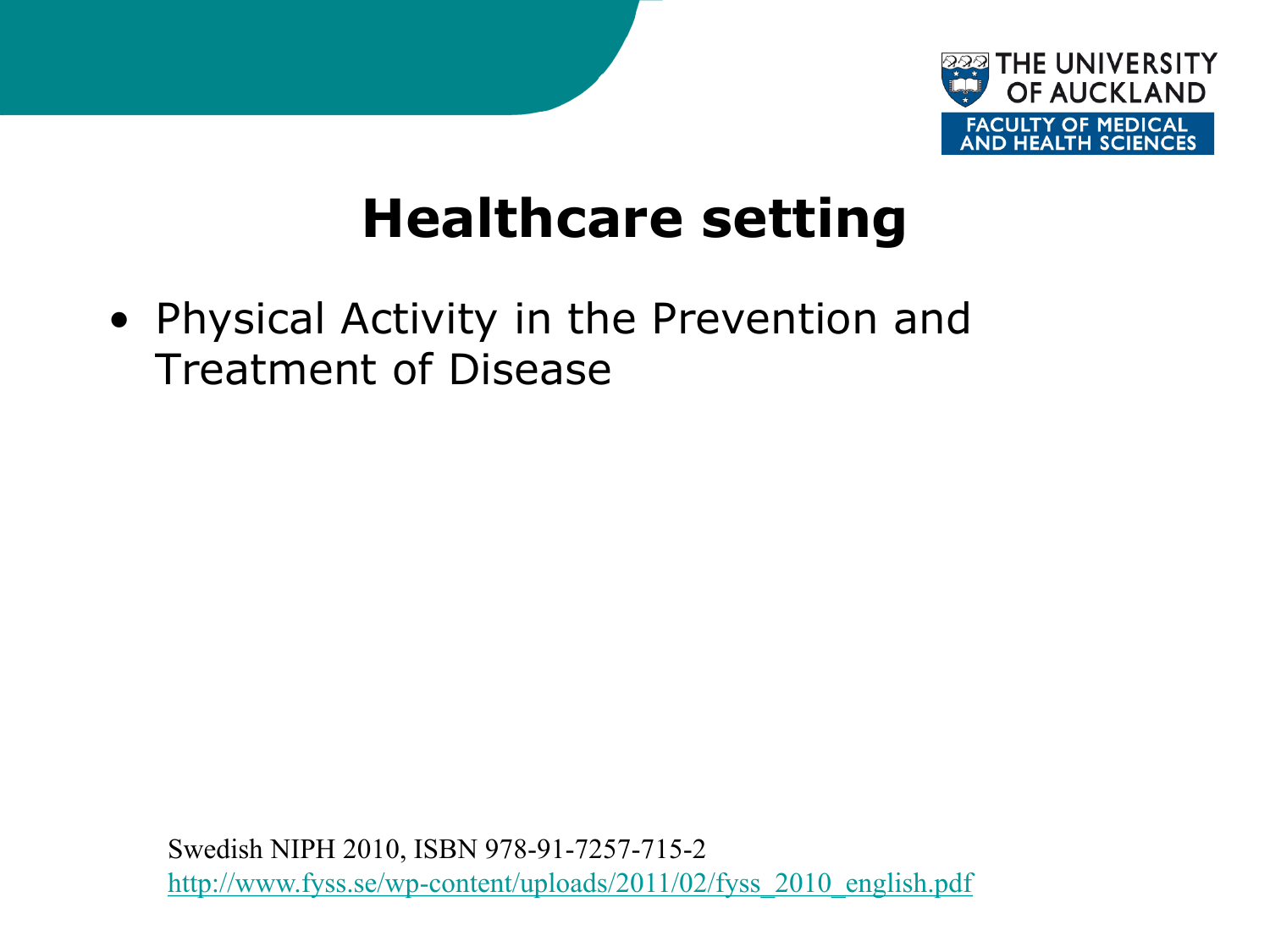

## **Exercise-based cardiac rehabilitation following heart attack (MI)**

- Reduced odds of:
	- repeat MI by 47%,
	- fatal MI by 37%
	- all-cause mortality by 26%
- Compared with statins:
	- repeat MI by 31%
	- fatal MI by 43%
	- CVD mortality by 25%
	- (all-cause mortality by  $16\%$ <sup>\*</sup>)

\* Primary and secondary prevention. Lawler PR et al (2011) Am Heart J 162: 571-584.e572; Ward S, et al. (2007) A systematic review and economic evaluation of statins for the prevention of coronary events. Health Technology Assessment (Winchester, England) 11: 1-160 <http://www.umm.edu/graphics/images/en/19389.jpg>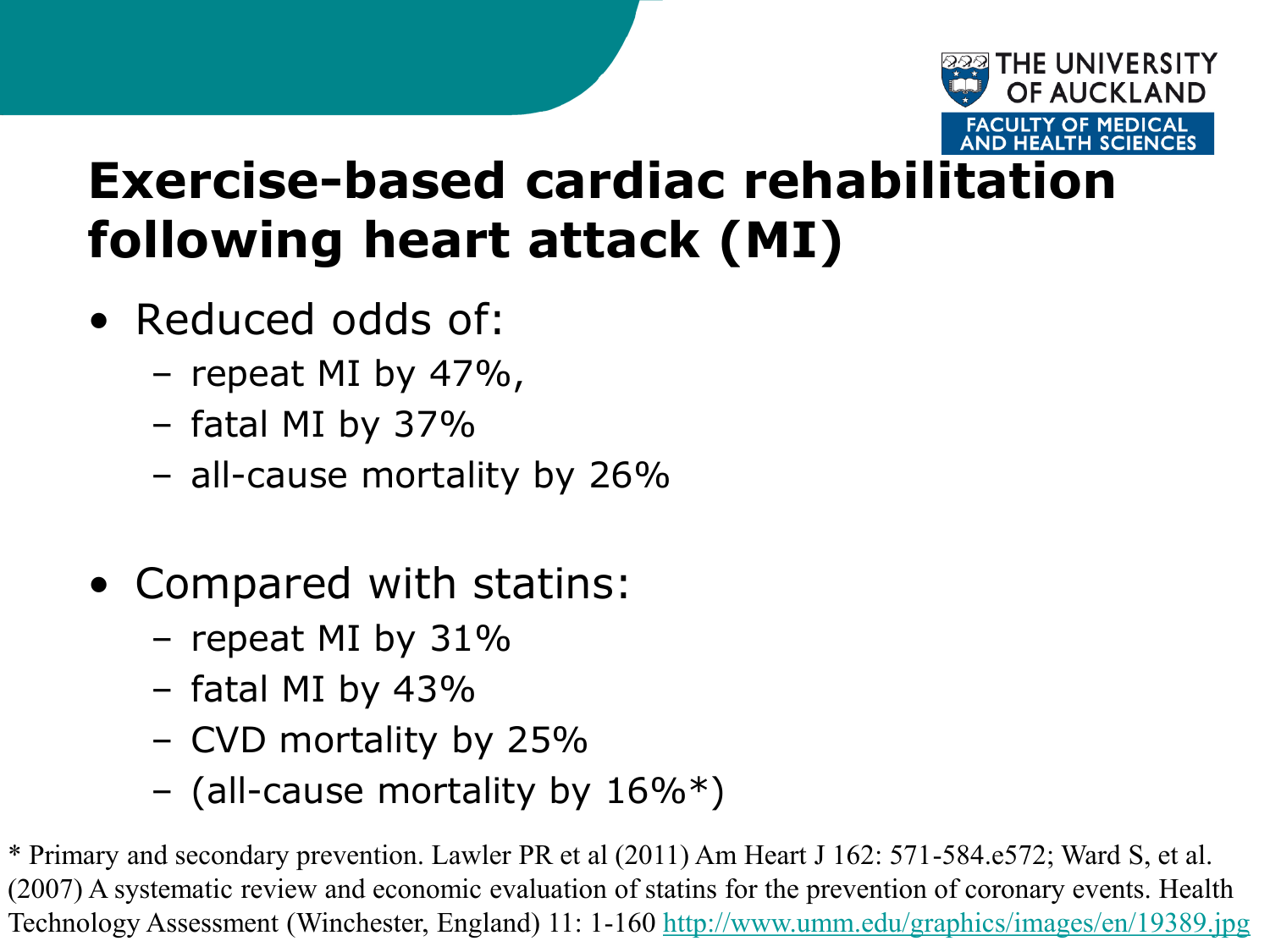

# **How does Physical Activity do it?**

- Blood pressure (3/2 7/5mmhg)
- Lipids (triglycerides)
- PA improves:
	- cardiorespiratory fitness,
	- cardiac muscle size and efficiency
	- oxygen use from blood
	- micro-vascular development + heart blood supply
	- peripheral vessel responsiveness
- PA reduces:
	- peripheral vascular resistance
	- platelet clotting and risk of coagulation

– arterial stiffness and atherosclerosis formation

Whelton et al (2002) *Ann Intern Med* 136: 493-503; Kelley & Kelley (2008) *Prev Cardiol* 11: 71-75; Chudyk et al (2011) *Diabetes Care* 34: 1228-1237; U.S. DHHS (2008), Physical Activity Guidelines; Swedish NIPH (2010) Physical Activity in the Prevention and Treatment of Disease; Elley et al (2006) N Z Med J 119: U1996.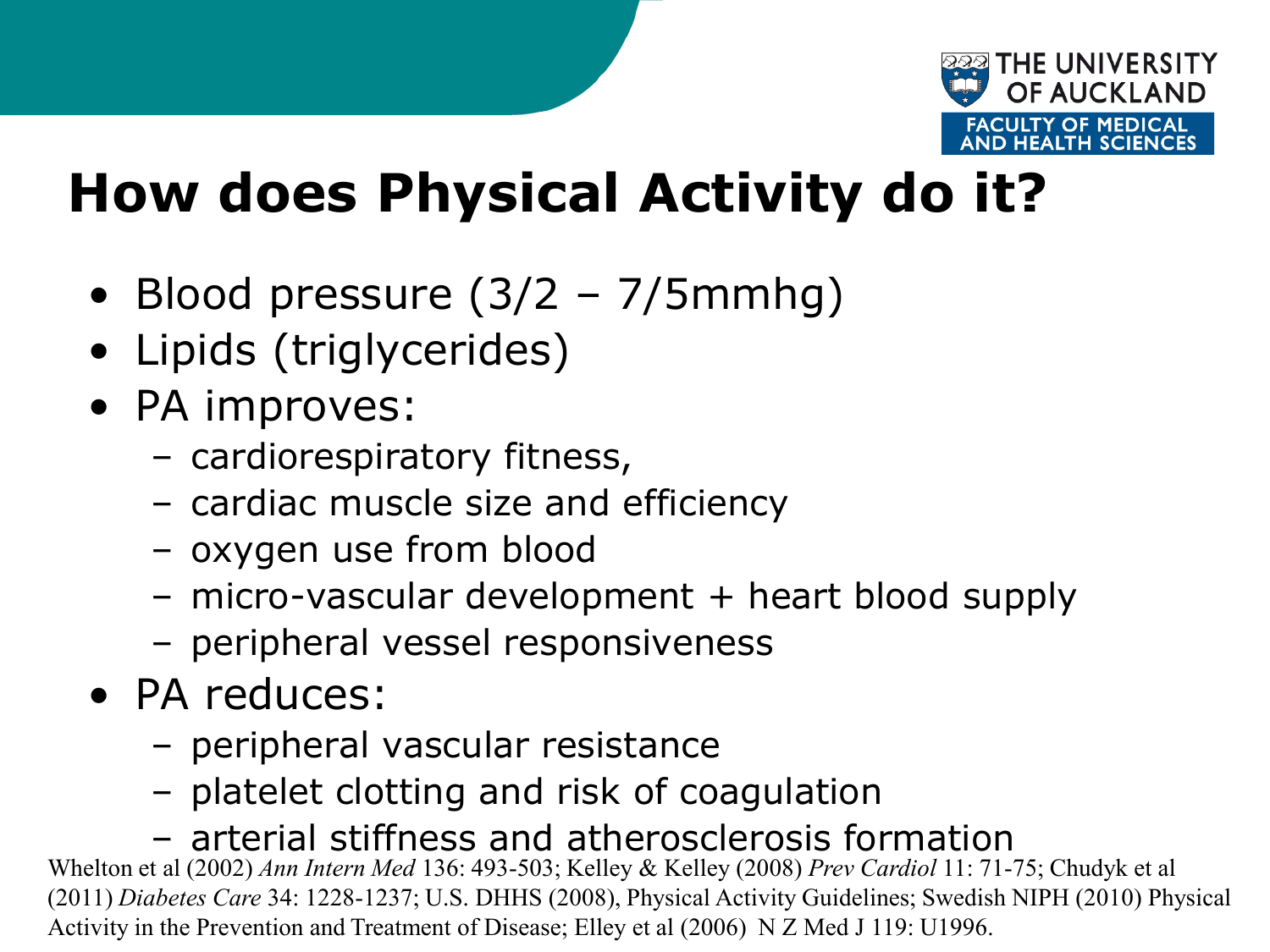

#### **Management and prevention of type 2 diabetes**

- Exercise improves glucose control (HbA1c  $-0.6$  to  $-0.9\%$ )
- Exercise + diet reduces progression from pre-diabetes to T2DM by 50-60%
	- Malmo
	- Da Qing
	- DPP

Knowler WC, *N Engl J Med* 2002;346(6):393-403; Eriksson, et al (1991) *Diabetologia* **34**(12): 891-898; Pan, et al. (1997). *Diabetes Care* **20**(4): 537-544. Chudyk et al (2011) *Diabetes Care* 34: 1228-1237; Kelley (2008) *Prev Cardiol* 11: 71-75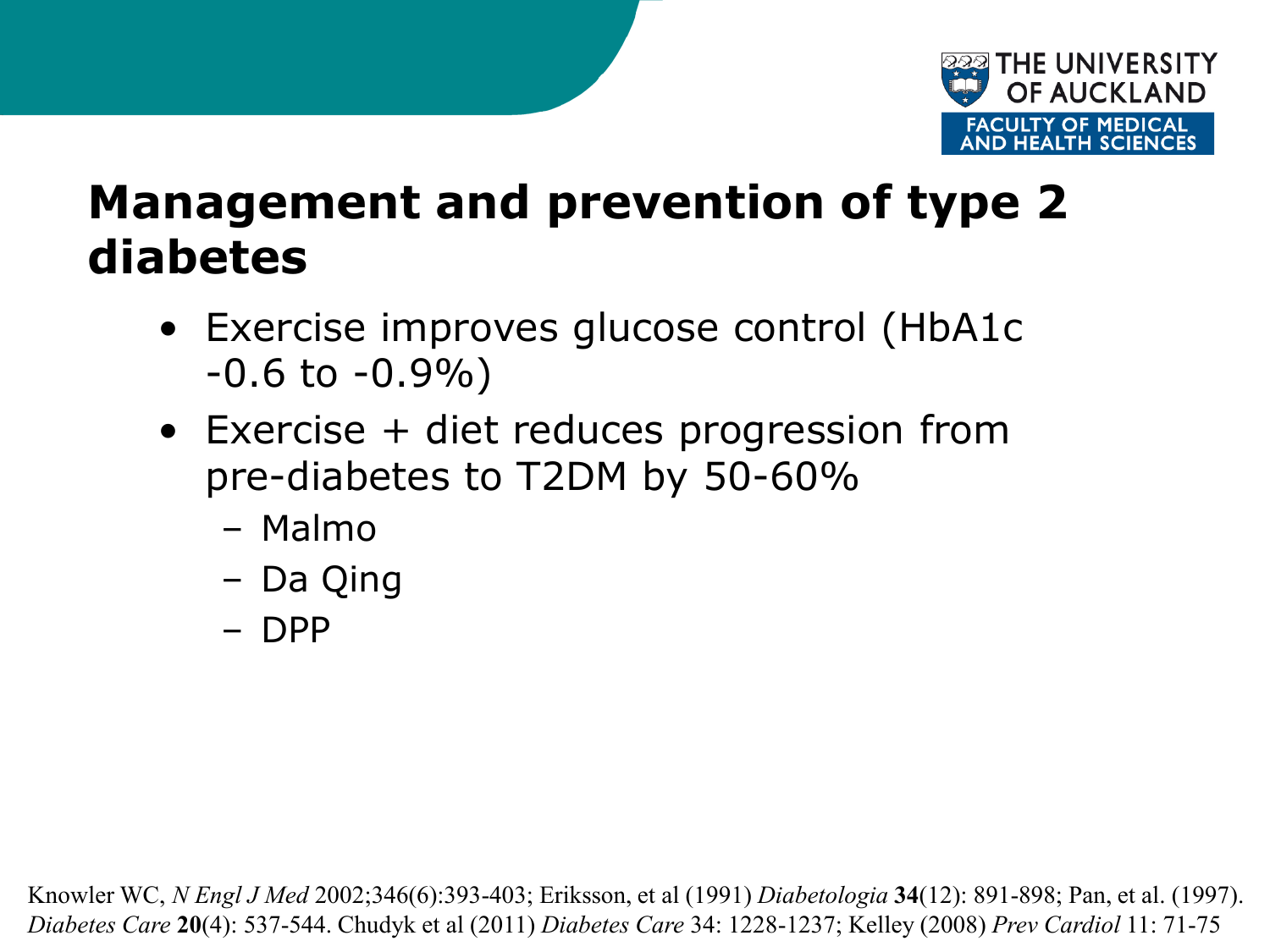

# **Bone, muscle and joint health**

Physical activity improves:

- Osteo- and rheumatoid arthritis:
	- Function & pain without increase in adverse effects
- Osteoporosis:
	- Bone mineral density (weight bearing /resistance PA)
	- Reduced osteoporotic fractures (vertebral)
- Risk of falls in older adults:
	- Balance, fitness and muscle strength
	- Reduced risk and rate of falls (by 15-40%)

Gillespie (2012) Cochrane Database Syst Rev 9: CD007146; Swedish NIPH (2010) Physical Activity in the Prevention and Treatment of Disease; Sinaki et al. (2002) Bone 30: 836-841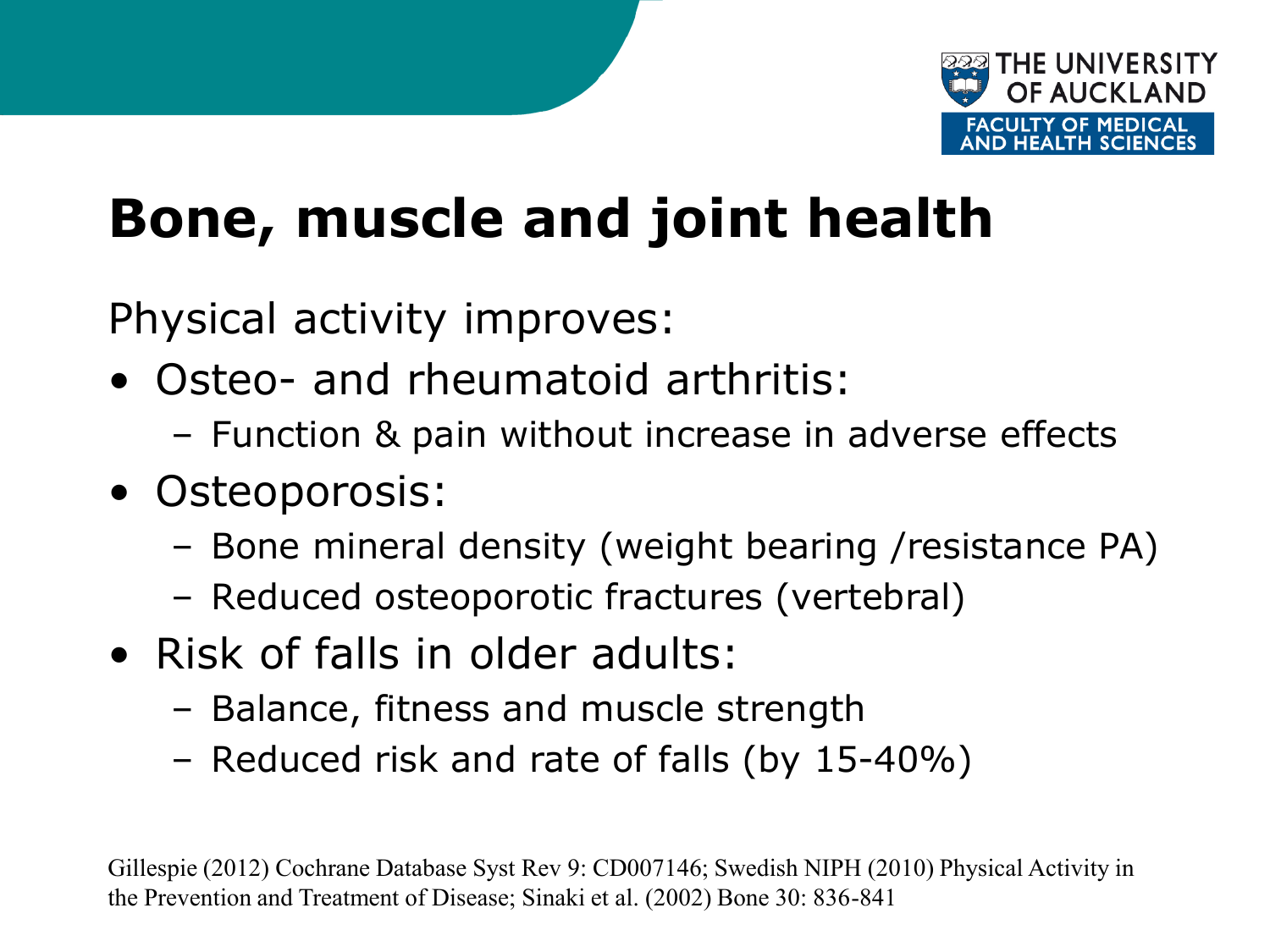

# **Evidence for many other conditions**

- Depression
- Anxiety
- Sleep
- Quality of life
- Immune response
- Cognitive and physical function in dementia
- "Everything that gets worse when you grow older gets better when you exercise" (Lee, 2012)

Rimer et al. (2012) Exercise for depression. Cochrane Database Syst Rev; Swedish National Institute of Public Health (2010); Physical Activity Guidelines Advisory Committee (2008) U.S. Department of Health and Human Services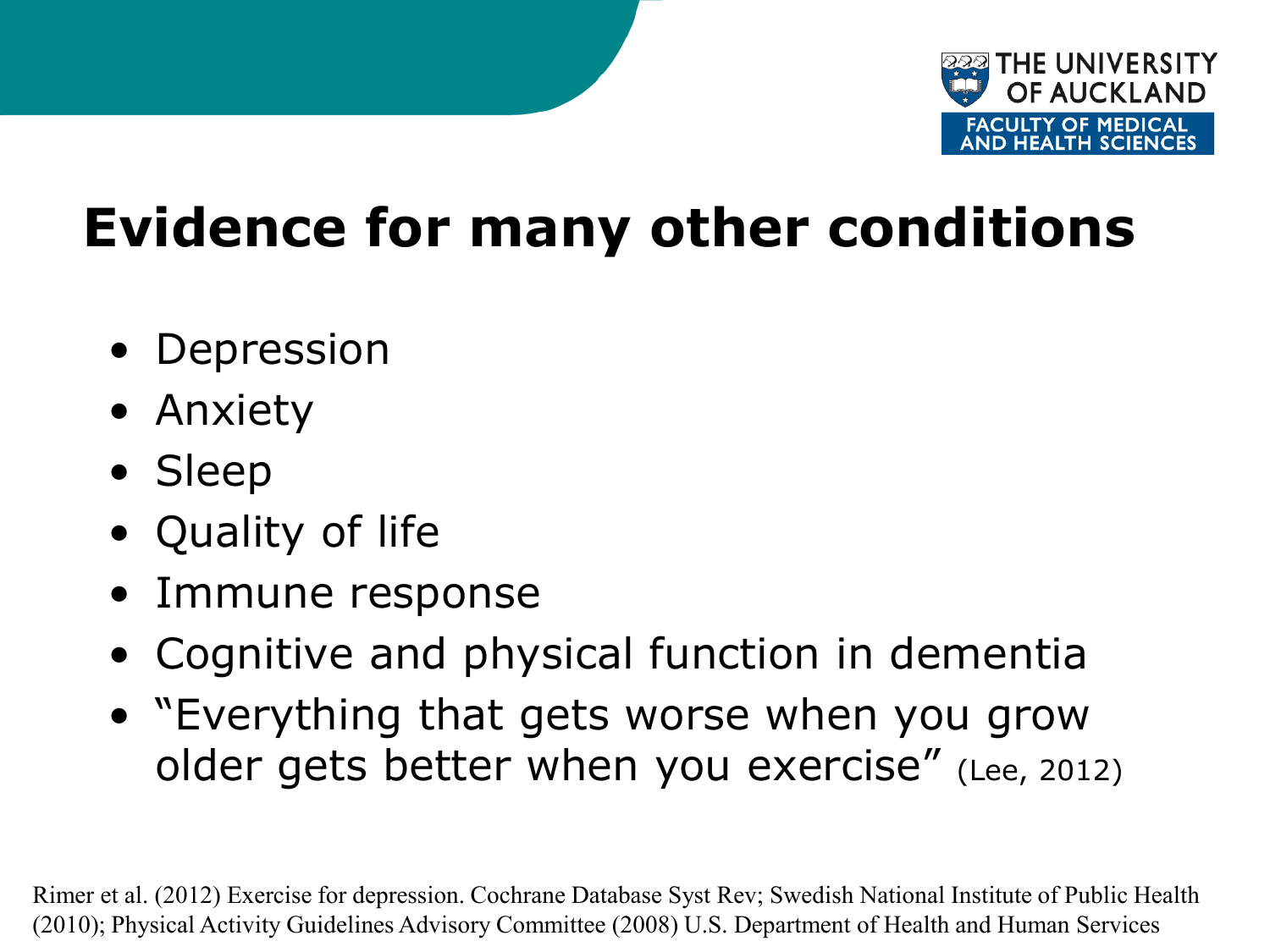

# **The hazards of physical activity**

- More severe injuries/events more common:
	- Contact sports (football, ice hockey, boxing, judo)
	- Vigorous exercise (running, squash, gymnastics)
	- Added hazards (horse-riding, skiing, road cycling)
- Minor musculoskeletal injuries/falls:
	- Moderate exercise (walking, golf, swimming)
	- 'Untrained' or frail
- Benefits outweigh adverse effects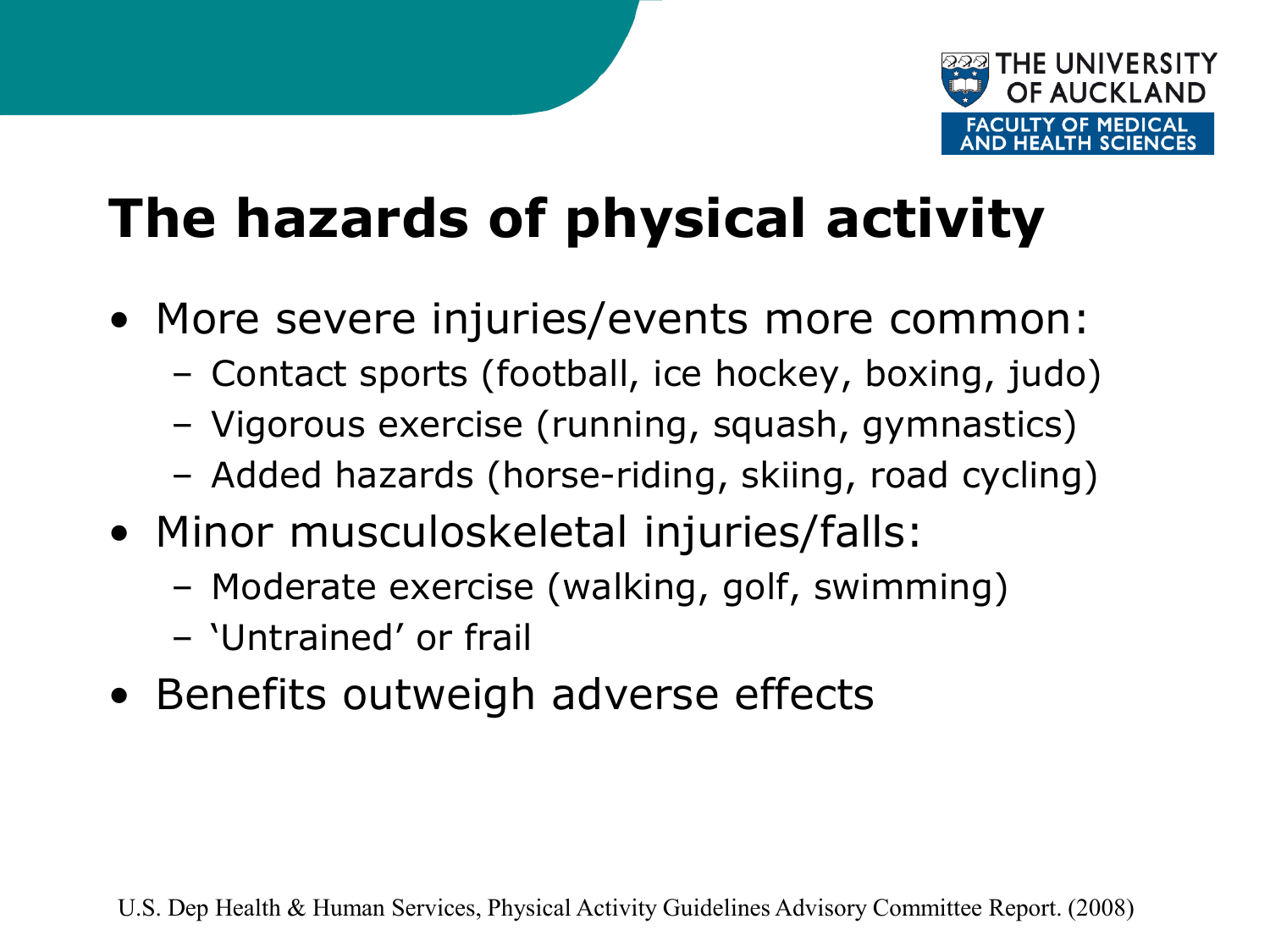

# **Health care settings**

- Family practice:
	- In Canada, adults visit their family physician 3.1 visits/year, annually
	- The most sedentary & those with most to gain (e.g. chronic disease) tend to attend more often
	- People expect to receive health advice from their doctor
	- High levels of trust in advice
	- Ideal place to promote physical activity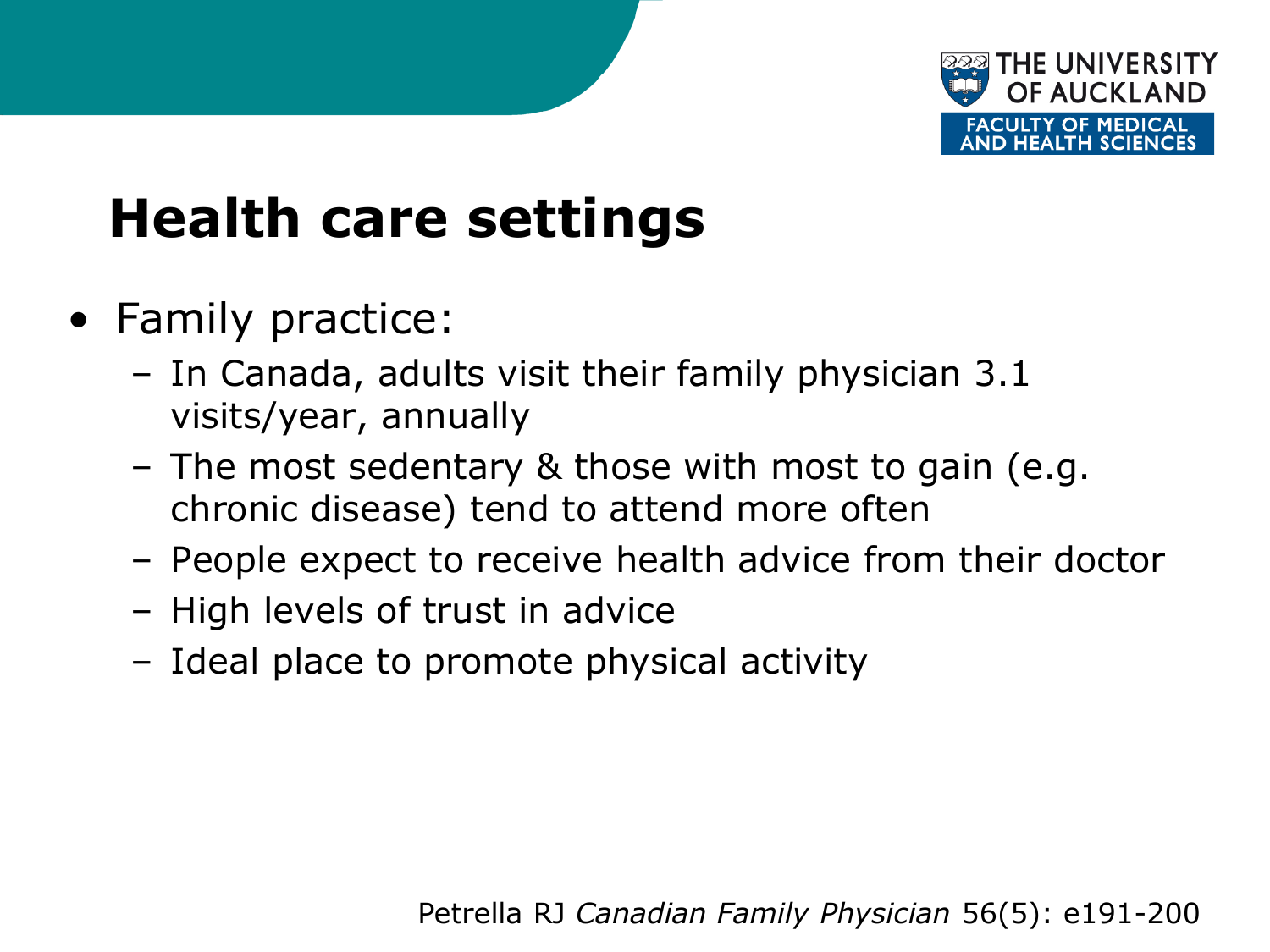# **Promoting physical activity through family practice**

- What may improve effectiveness?
	- Behavioural approaches
	- Patient goal setting
	- Written exercise prescription
	- Individually-tailored follow-up by trained staff
- Exercise on prescription?
	- Green prescription program in New Zealand
	- Motivational interviewing and goal setting
	- Exercise script from family physician or nurse
	- Telephone and mail support from exercise facilitators
	- Started 1998; rolled out nationally 2000

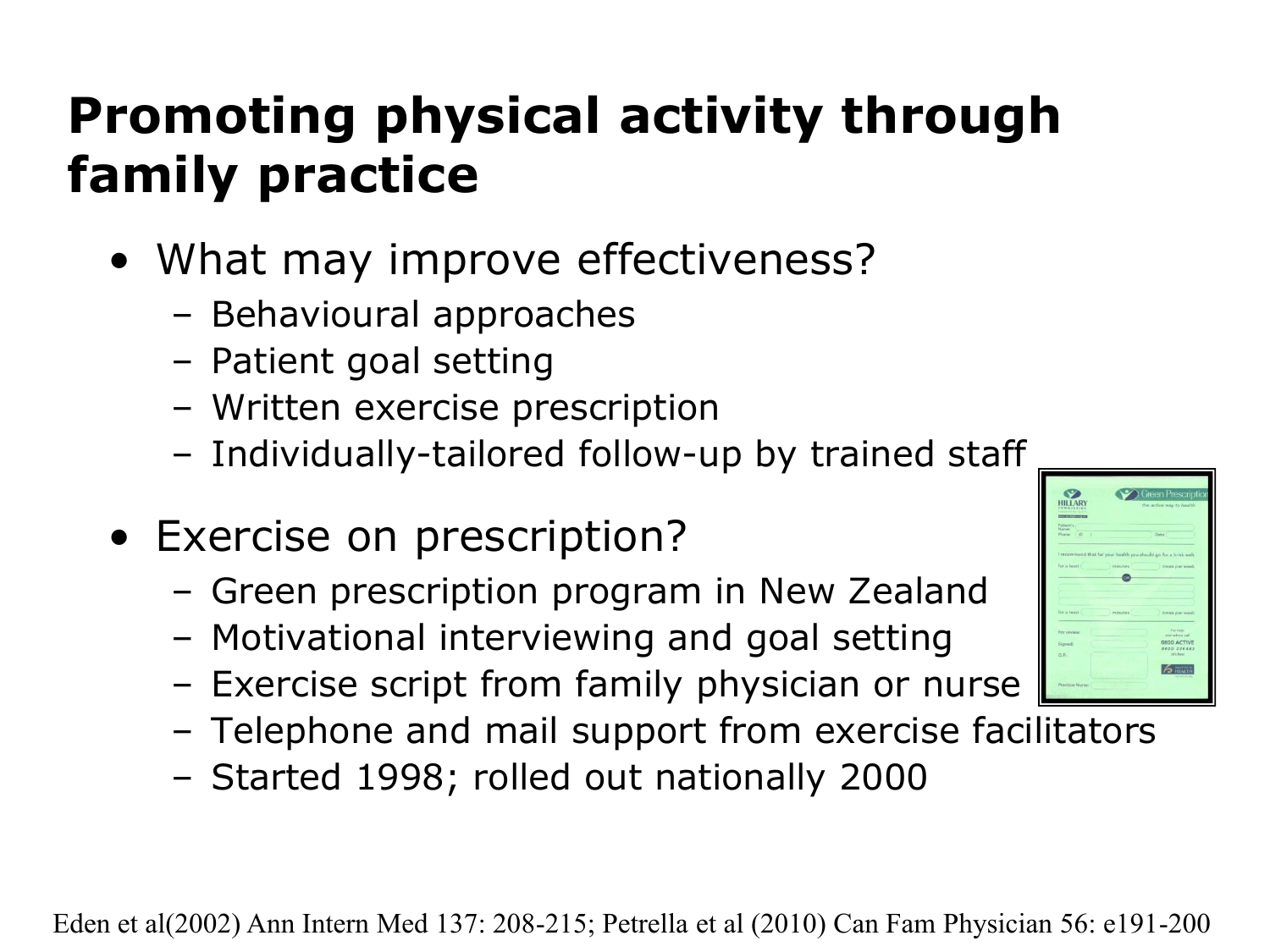# **Effectiveness of the Green Prescription**

- Aim: Assess effectiveness of Green Prescription
- Design: Cluster randomized controlled trial 2000-2003
- Study population:
	- 'less active'
	- 40-80 years
- Setting:
	- all urban and rural family practices
	- central Waikato
- Outcome measures (over 12 months):
	- physical activity
	- quality of life
	- blood pressure
	- adverse events
	- cost effectiveness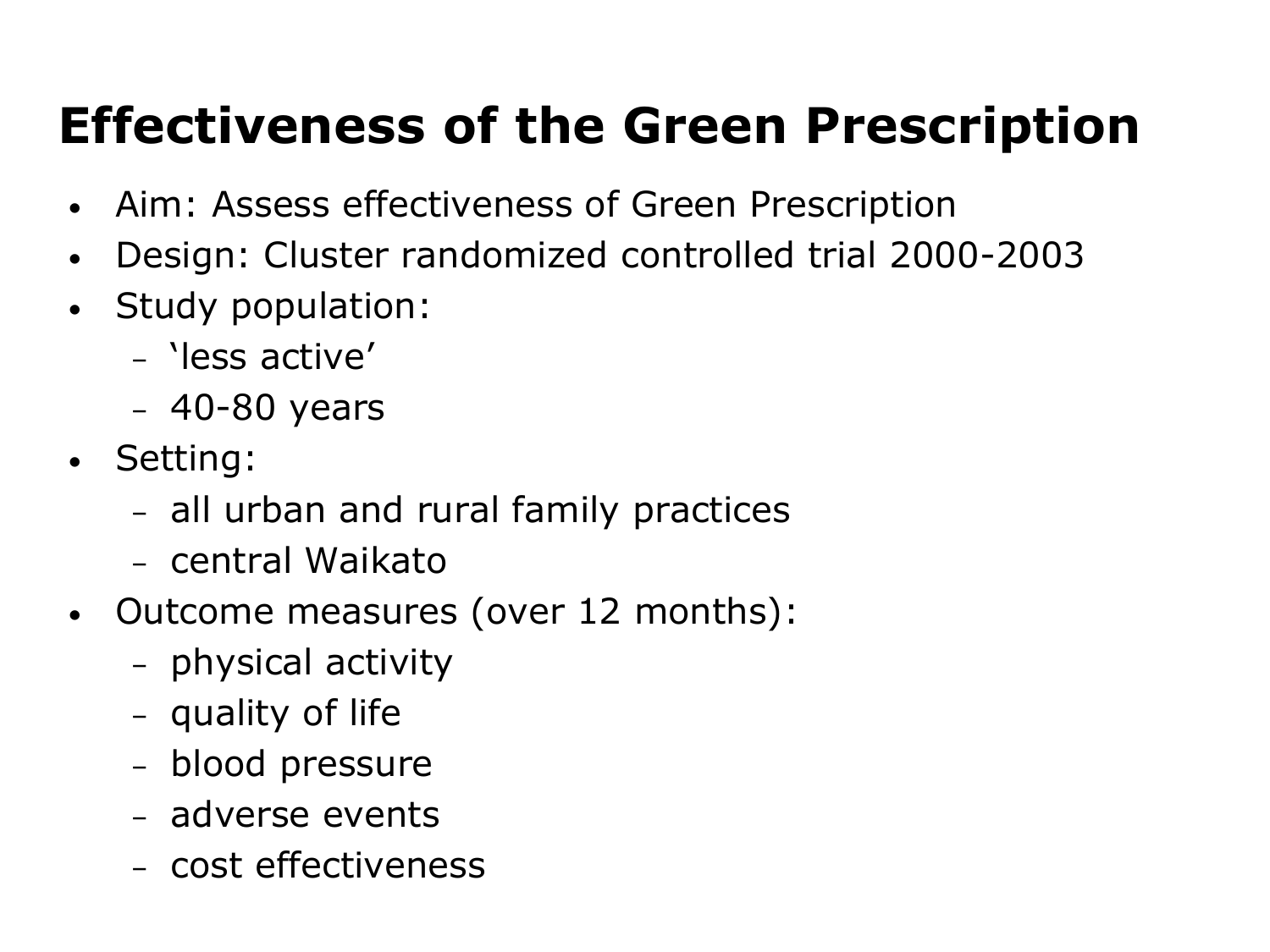

# **Screening for 'less active'**

• As a rule, do you do at least half an hour of moderate or vigorous exercise (such as walking or a sport) on five or more days of the week?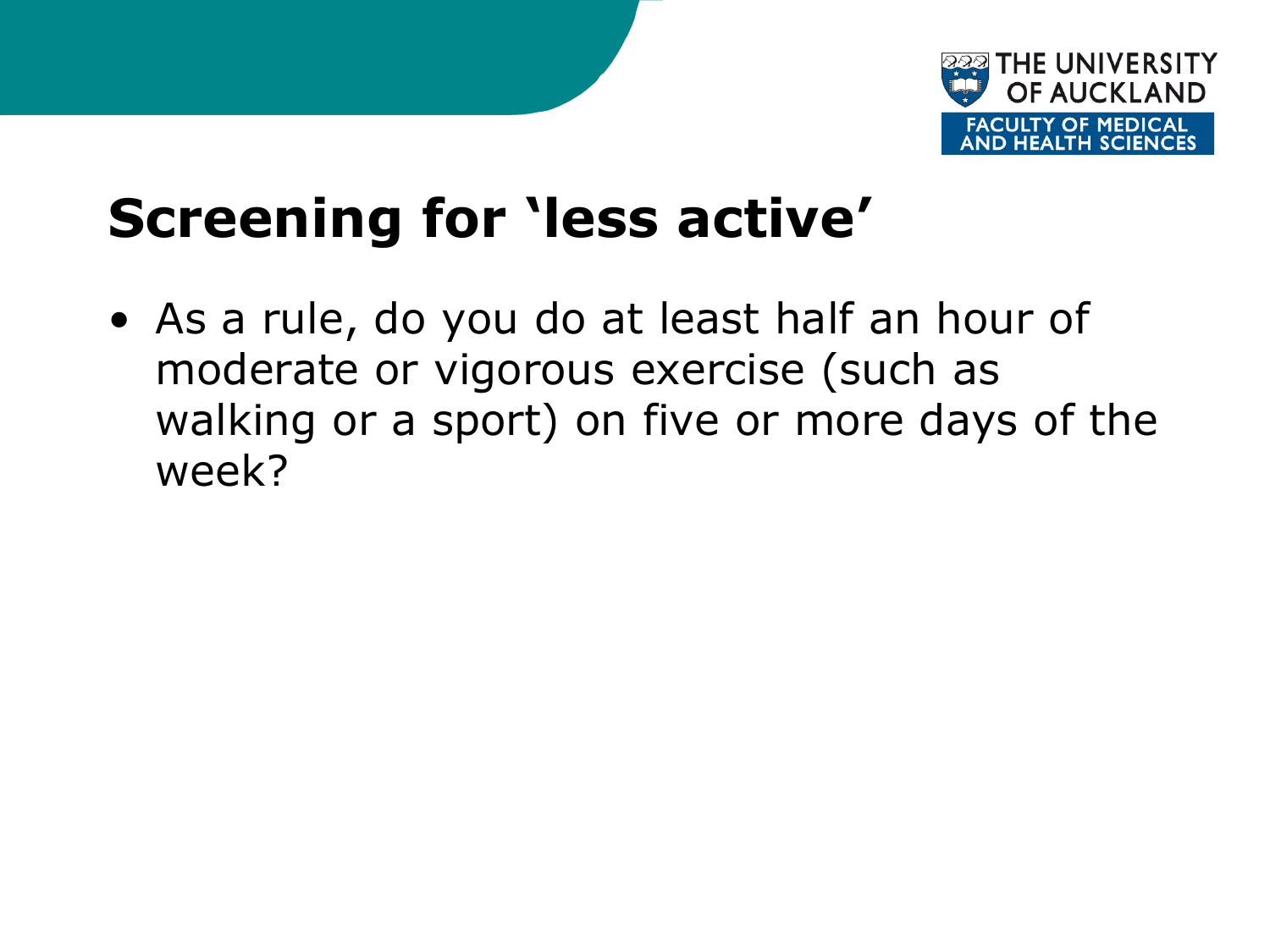

# **Participation rates**

- 74% family physicians ( $n = 117$ )
- 42 family practices
- 2,984 adult patients screened
- 45% screened as 'insufficient' activity
- 67% of eligible participated ( $n = 878$ )
	- 85% completed 12 month follow-up  $(n = 750)$

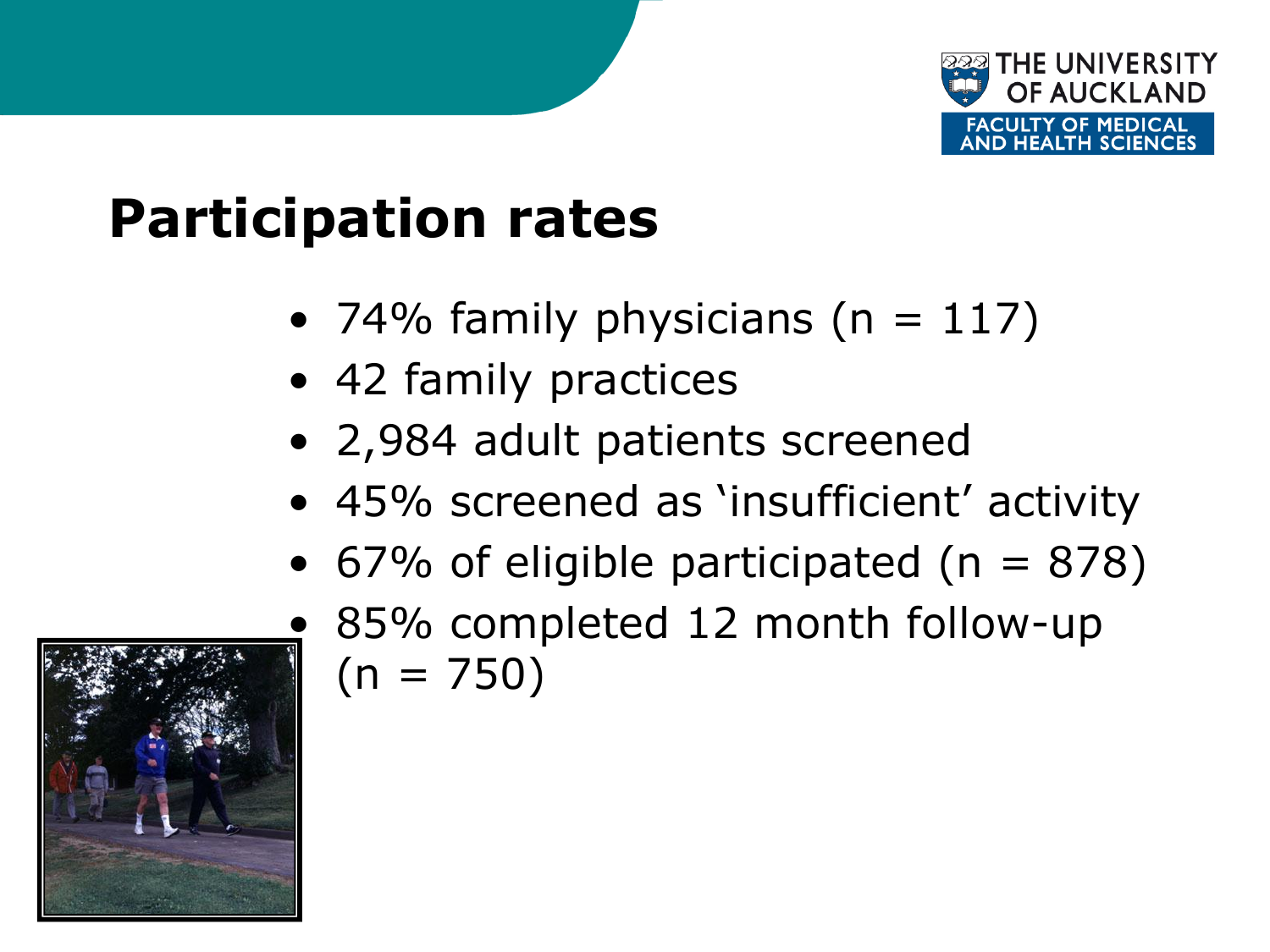

## **CVD Characteristics of Less Active Adults in Primary Care**



Elley et al *Prev Med* 2003;37(4):342-348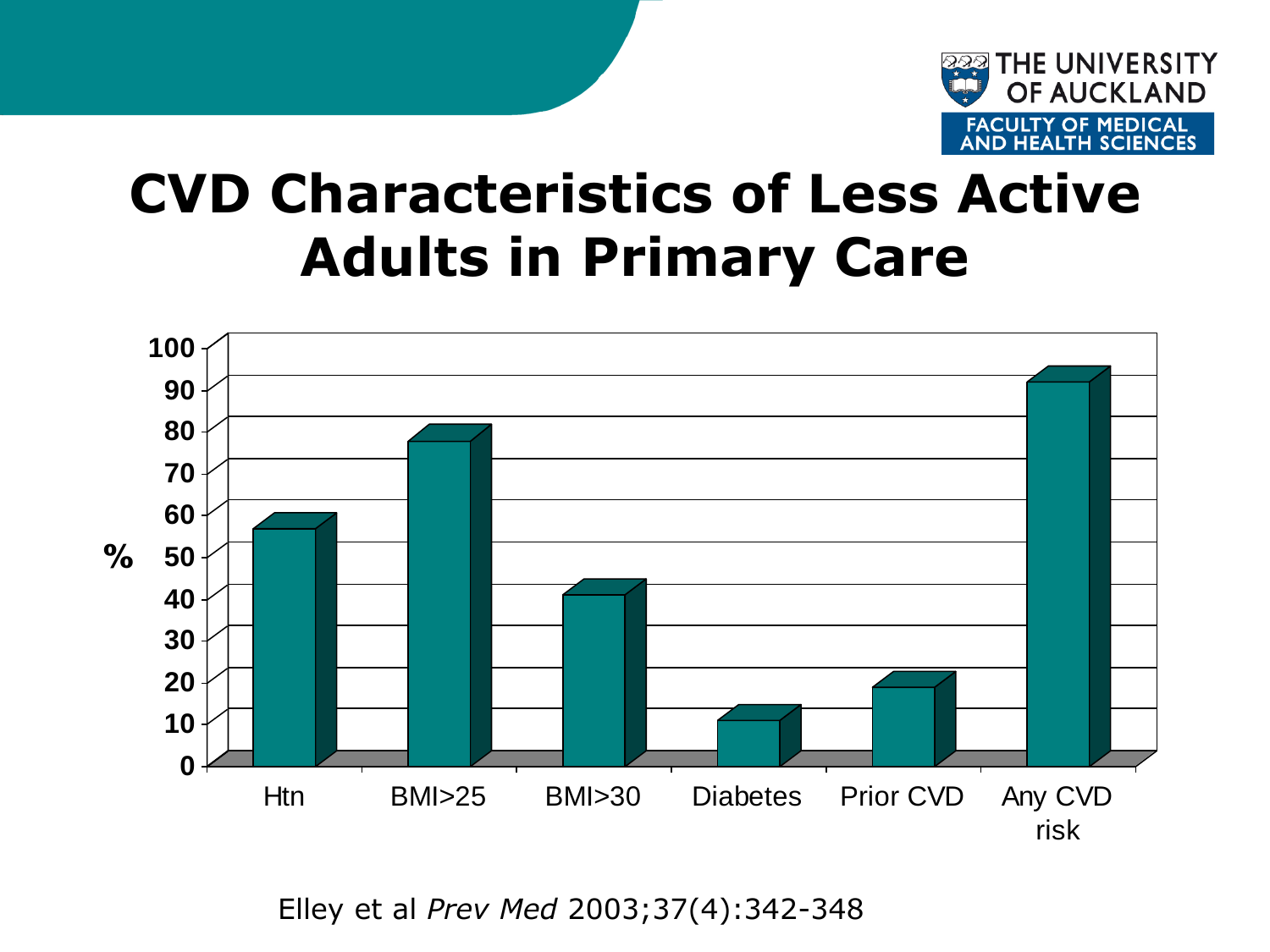#### **Proportion of participants achieving 2.5 hours per week of moderate or vigorous leisure activity**



Elley et al; *BMJ* 326: 793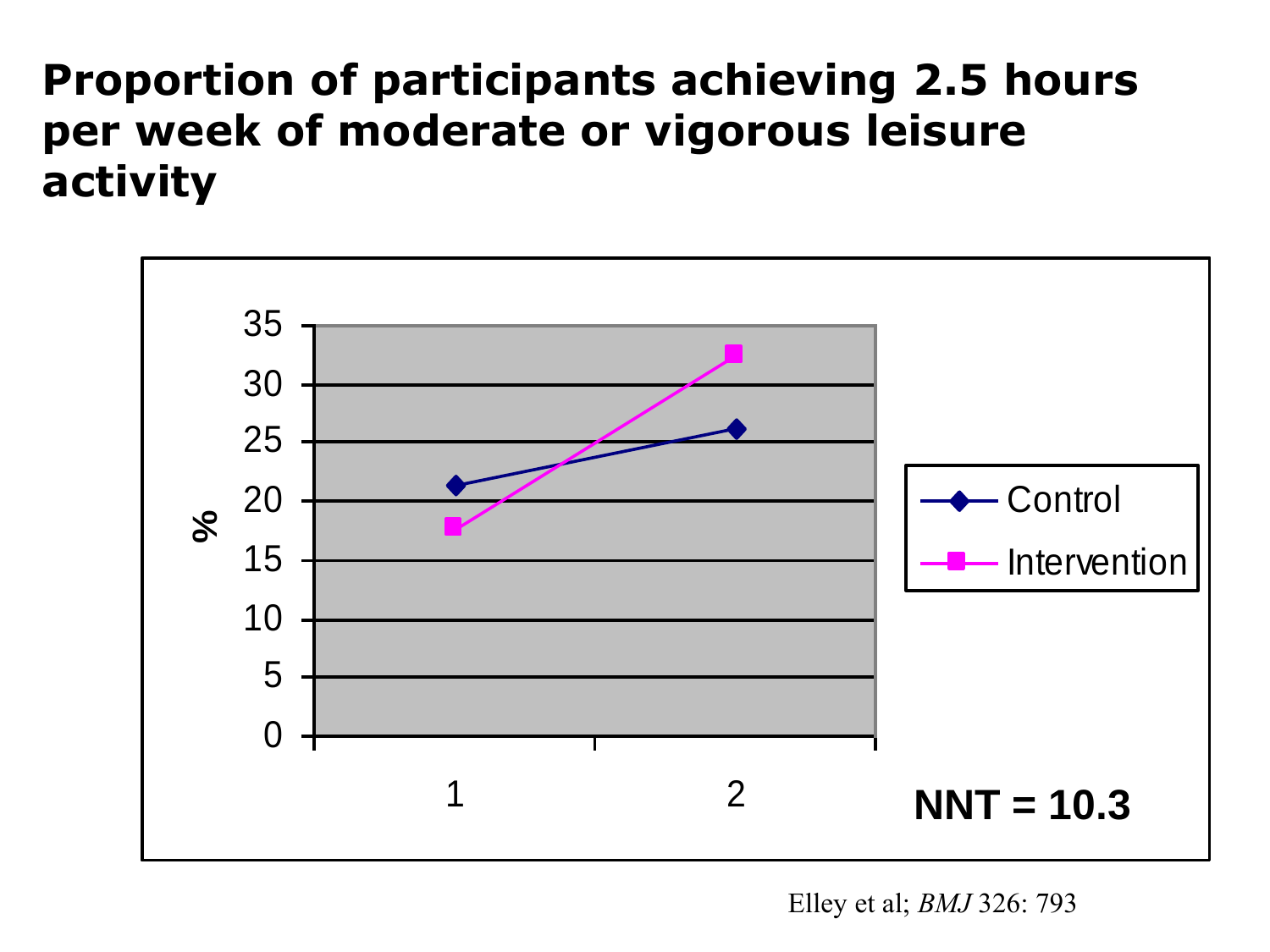

### **Change in moderate or vigorous leisure physical activity over one year**



Elley et al; *BMJ* 326: 793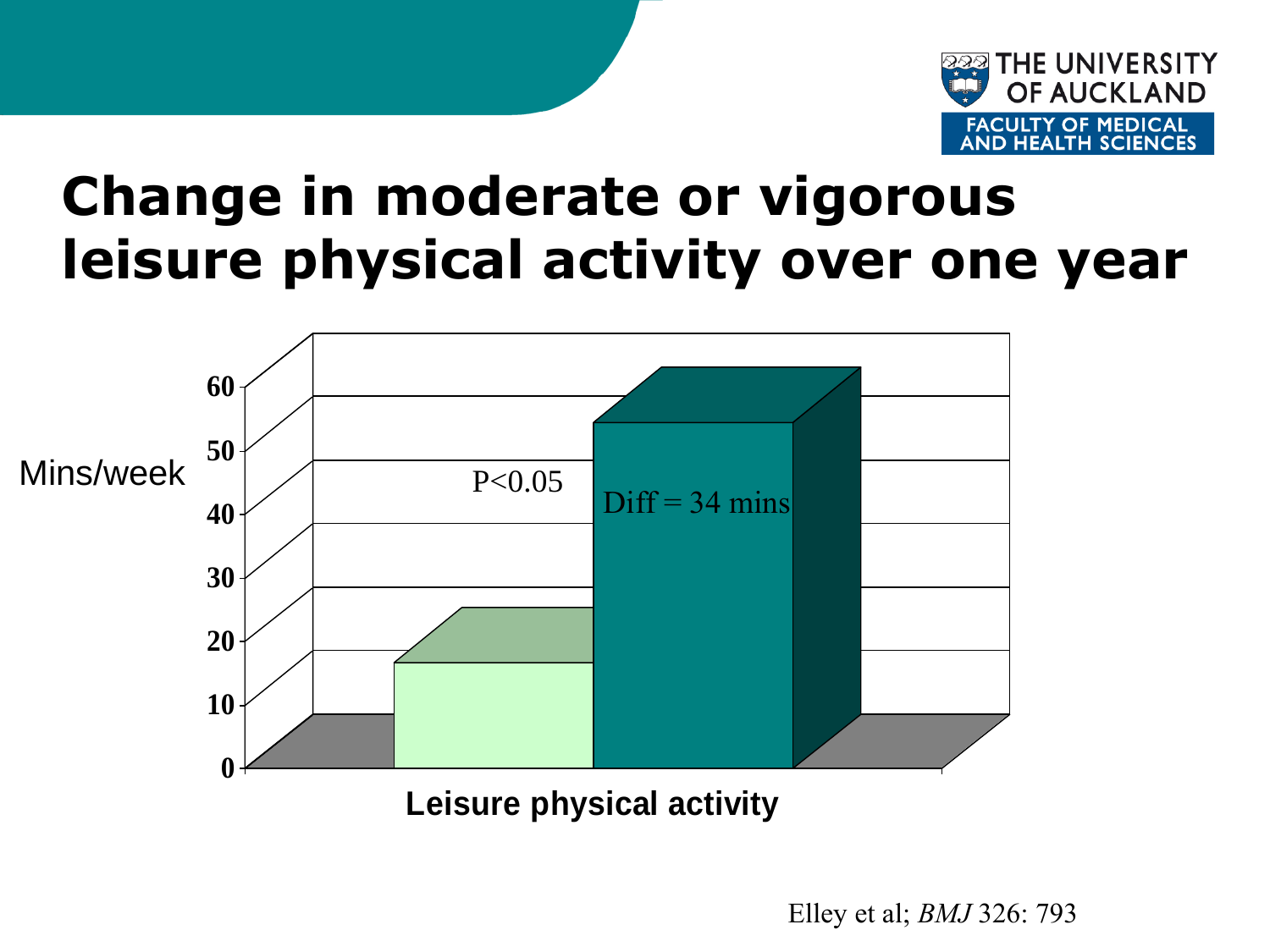

## **Change in blood pressure**

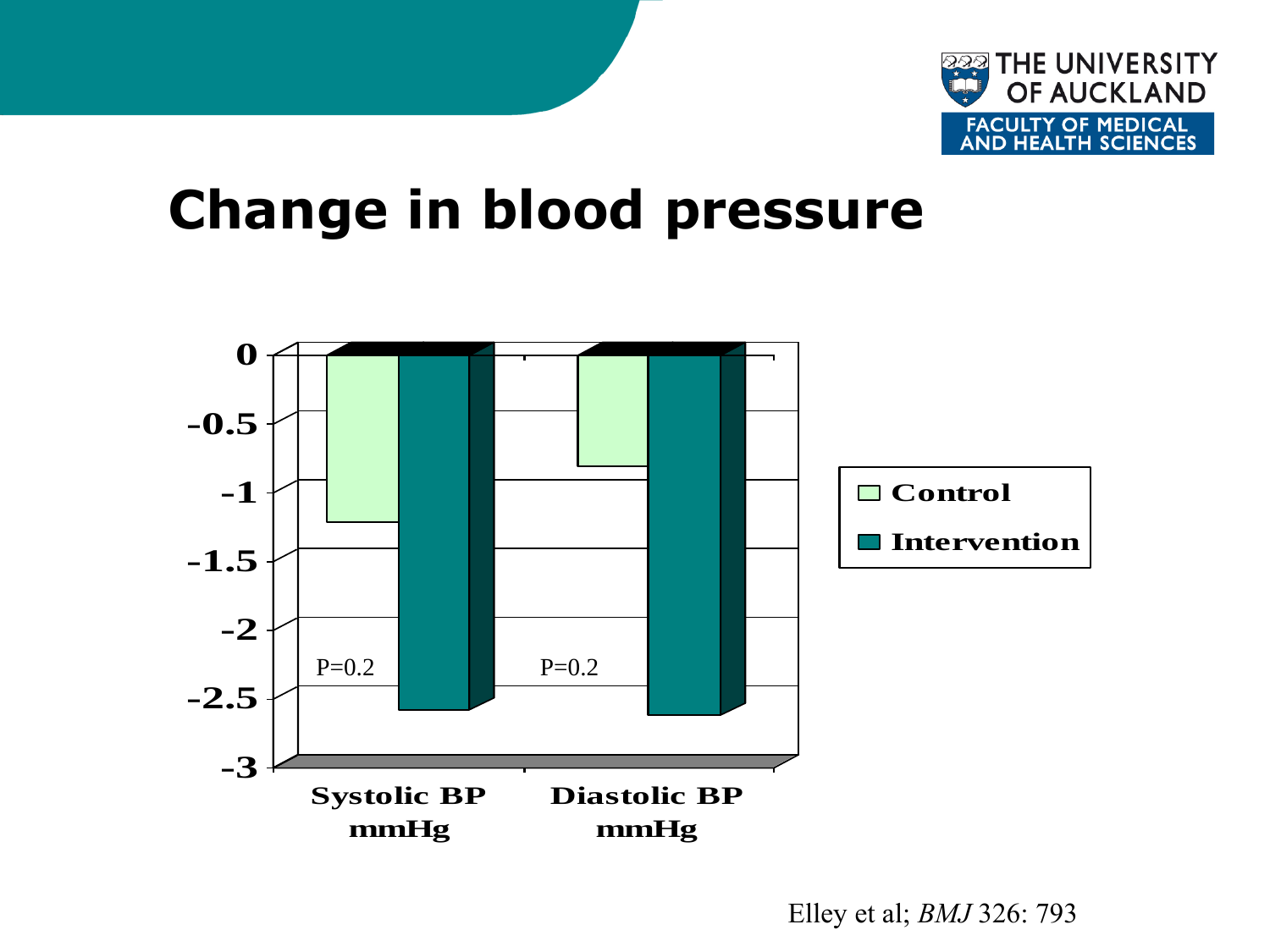

# **Quality of life and adverse effects**

- Significant improvement in 'role physical, bodily pain, general health and vitality' of the SF36 QOL parameters
- No significant increase in falls or injuries



Elley et al, (2003) *BMJ* 326: 793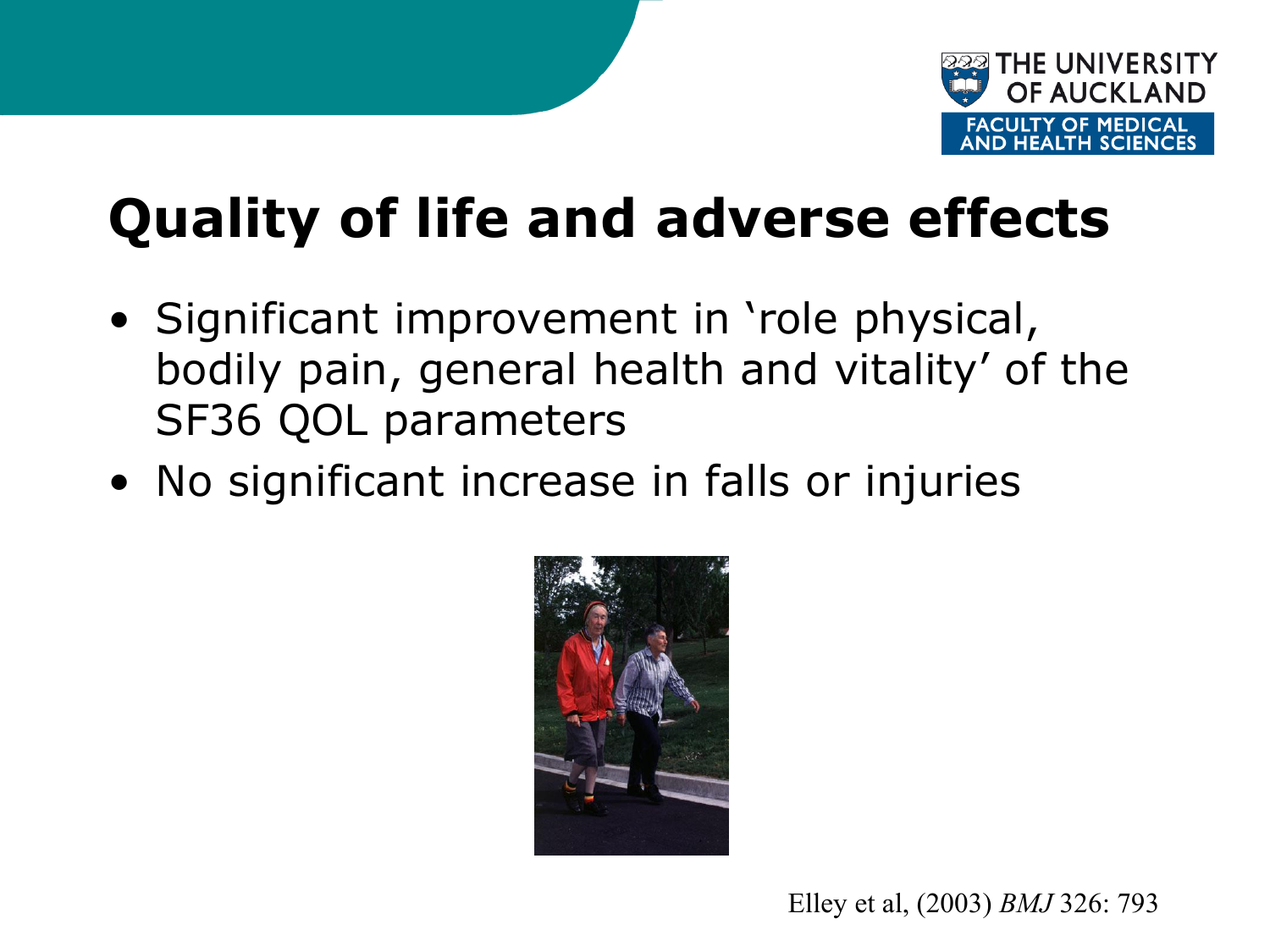

# **Costs (societal perspective)**

- Direct costs of programme delivery
- Participant costs of exercise participation
- Costs of primary and secondary care utilisation
- Allied health therapies
- Time off work (lost productivity)

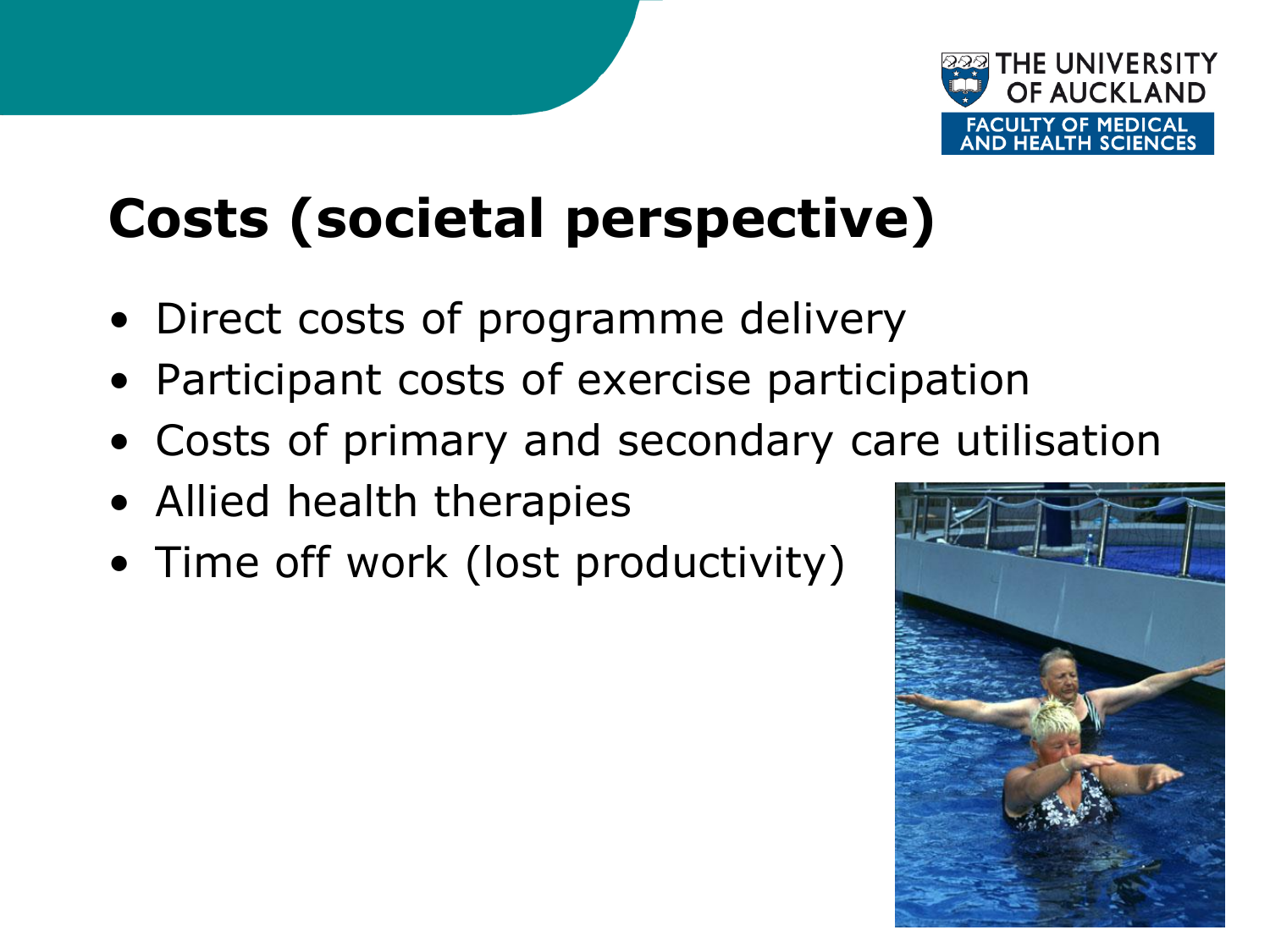

#### **Cost Effectiveness of the Green Script**

- Program cost/participant: \$NZ170
- Cost of converting one 'sedentary' adult to 'active' state and sustained at 12 months: \$NZ1,756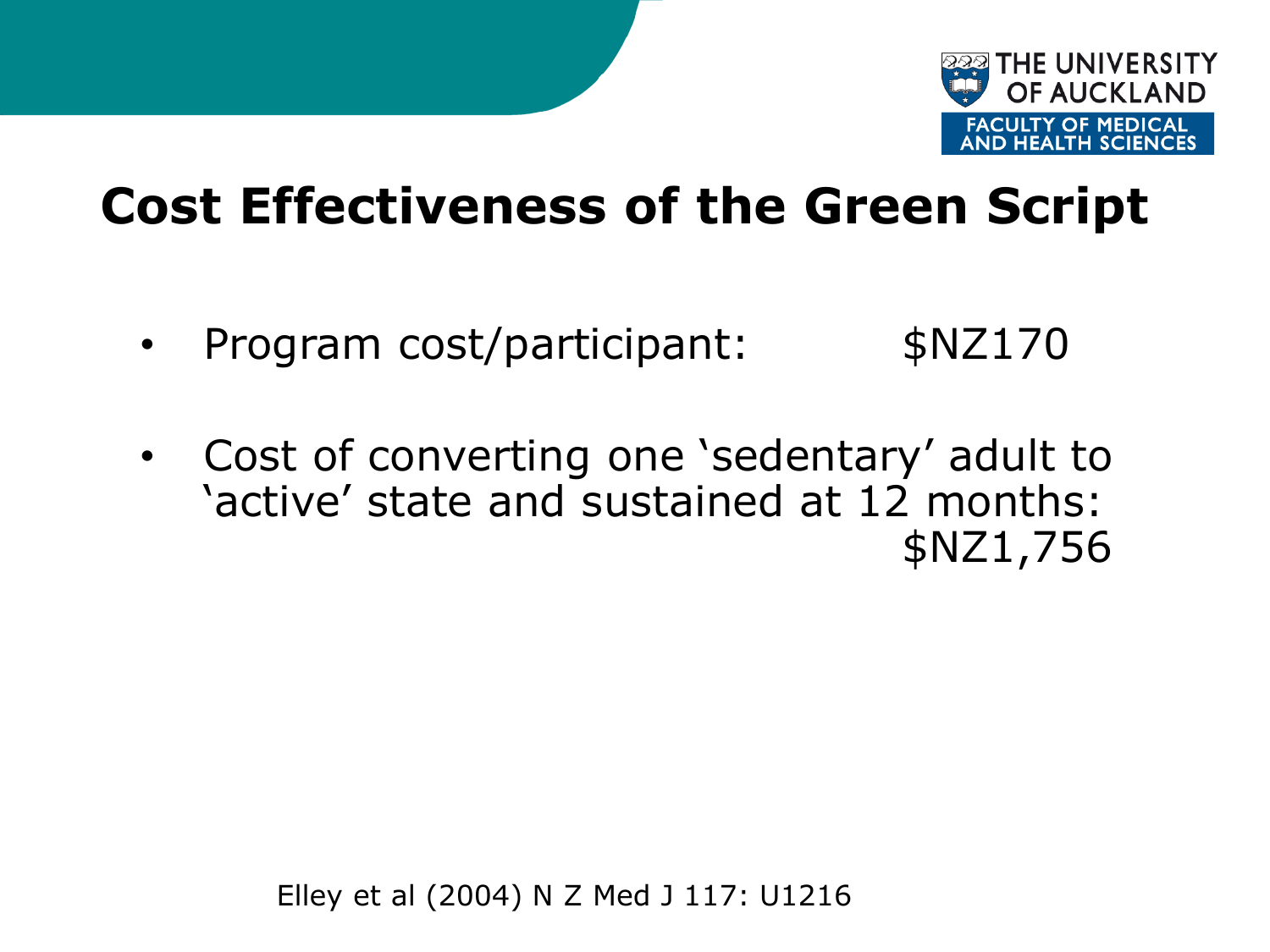

# **Barriers and enablers to exercise**

- Barriers:
	- lack of time (e.g. priorities of work or family);
	- health and psychological limitations;
	- bad weather;
	- unsuitable local environment (e.g. lack of sidewalks or places to walk)
- Enablers:
	- internal motivators, spiritual benefits, commitment, guilt;
	- 'significant others' , continuing support;
	- social interaction during exercise;
	- commitment or contracts made to others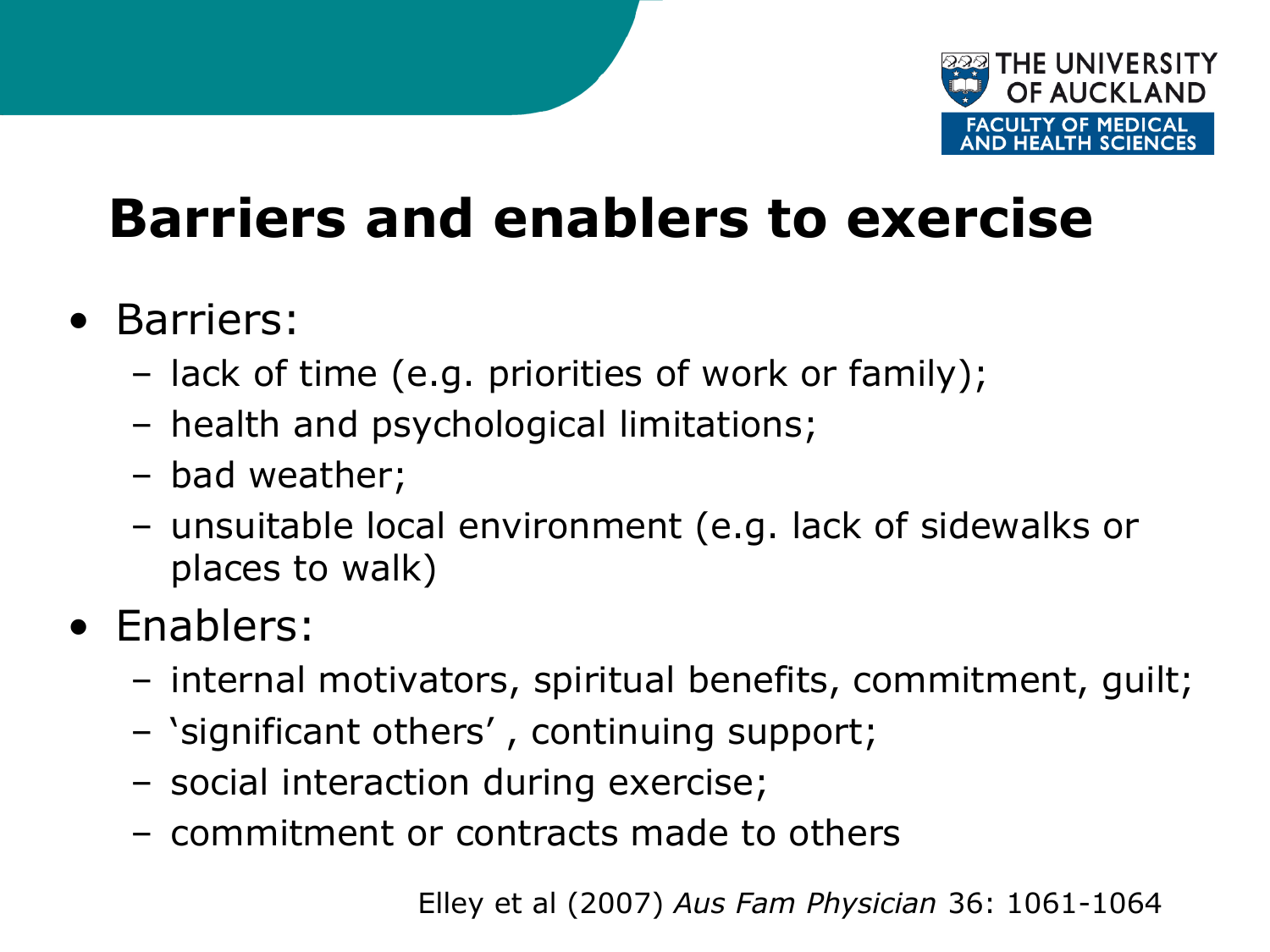## **Effectiveness of the enhanced Green Script**

- Design: Individual RCT over 2 years (2005-2008)
- Study population:
	- 1089 less active 40-75 year old women
- Setting:
	- Women's Health Research Centre, University of Otago
	- 17 Wellington family practices
- Outcome measures (over 2 years):
	- physical activity
	- quality of life
	- clinical parameters
	- adverse events
	- cost effectiveness

Rose SB, Lawton BA, Elley CR, et al (2007) BMC Public Health 7: 166; Lawton BA, Rose SB, Elley CR et al. (2008) *BMJ* 337: a2509;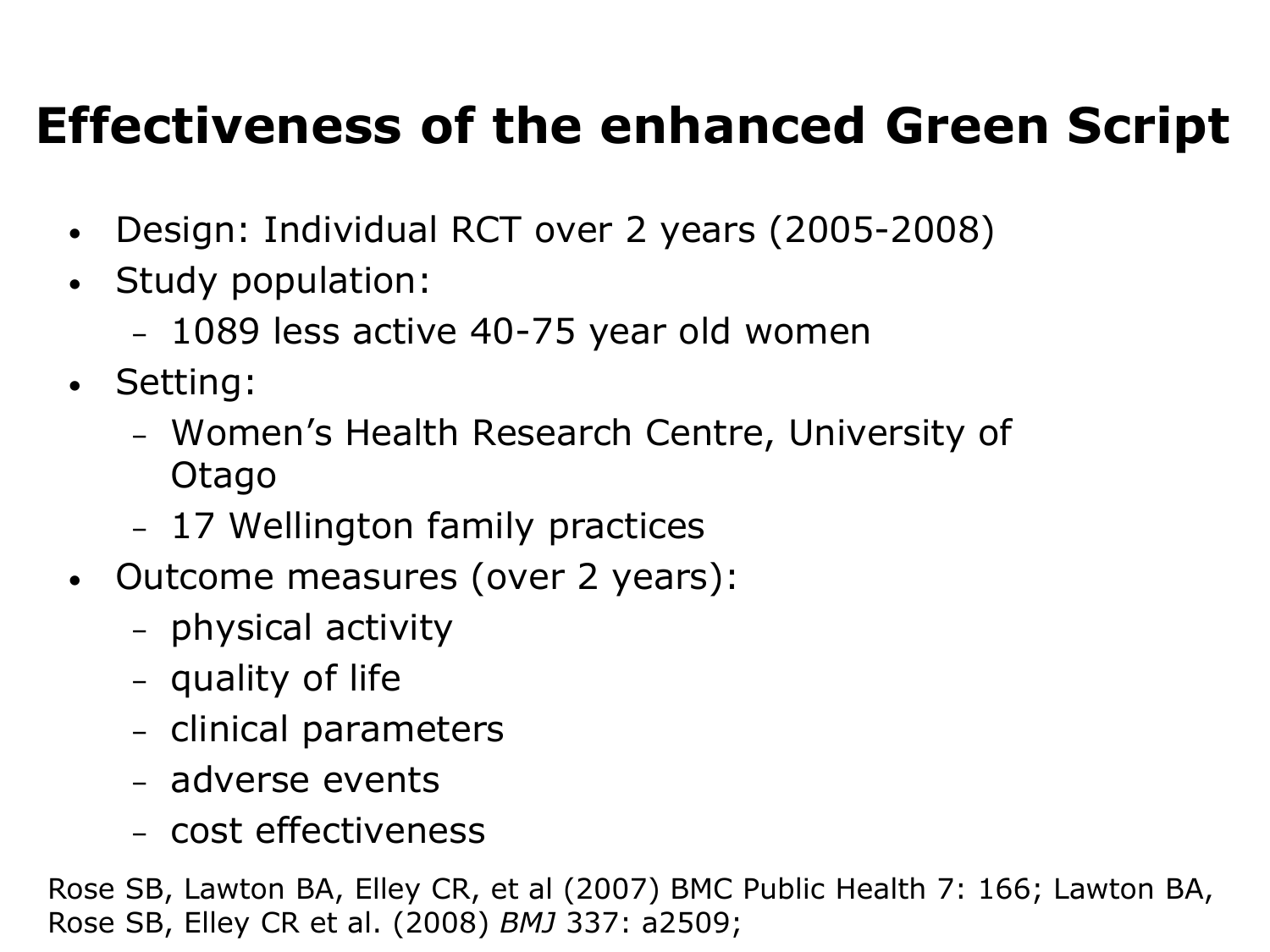# **The Intervention**

- 10 minutes brief exercise advice and 'Green Script' from family practice nurse
- Exercise facilitator telephone support for 9 months (av. 5 calls)
- Face-to-face follow-up with nurse at 6 months
- Motivational interviewing techniques and moderate intensity exercise (e.g. walking, swimming, other community activities)

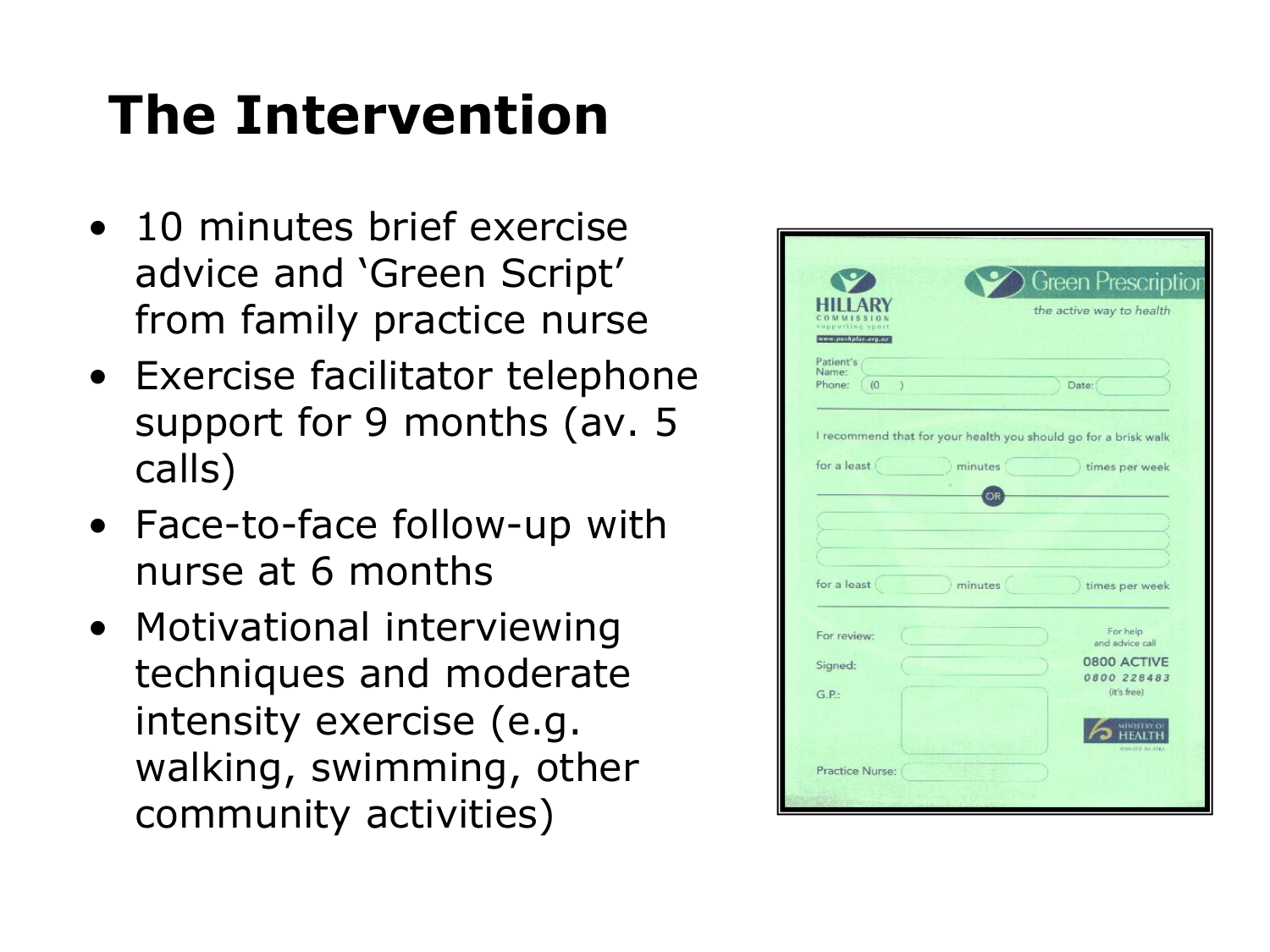## **Results: Completing 2½ hours/week**

|           | Intervention   Control |                       |
|-----------|------------------------|-----------------------|
| Baseline  | 10.3%                  | 11.4%                 |
| 12 months | 42.8%                  | 30.3%                 |
| 24 Months | 39.3%                  | 32.8%<br>(p < 0.0001) |



- Some improved quality of life parameters
- But 'role physical' worse
- Increased falls and minor injuries
- No difference in health care utilisation

Lawton et al, *BMJ* 2008;337:a2509; Rose et al, *BMC Public Health* 2007; *7 (166)*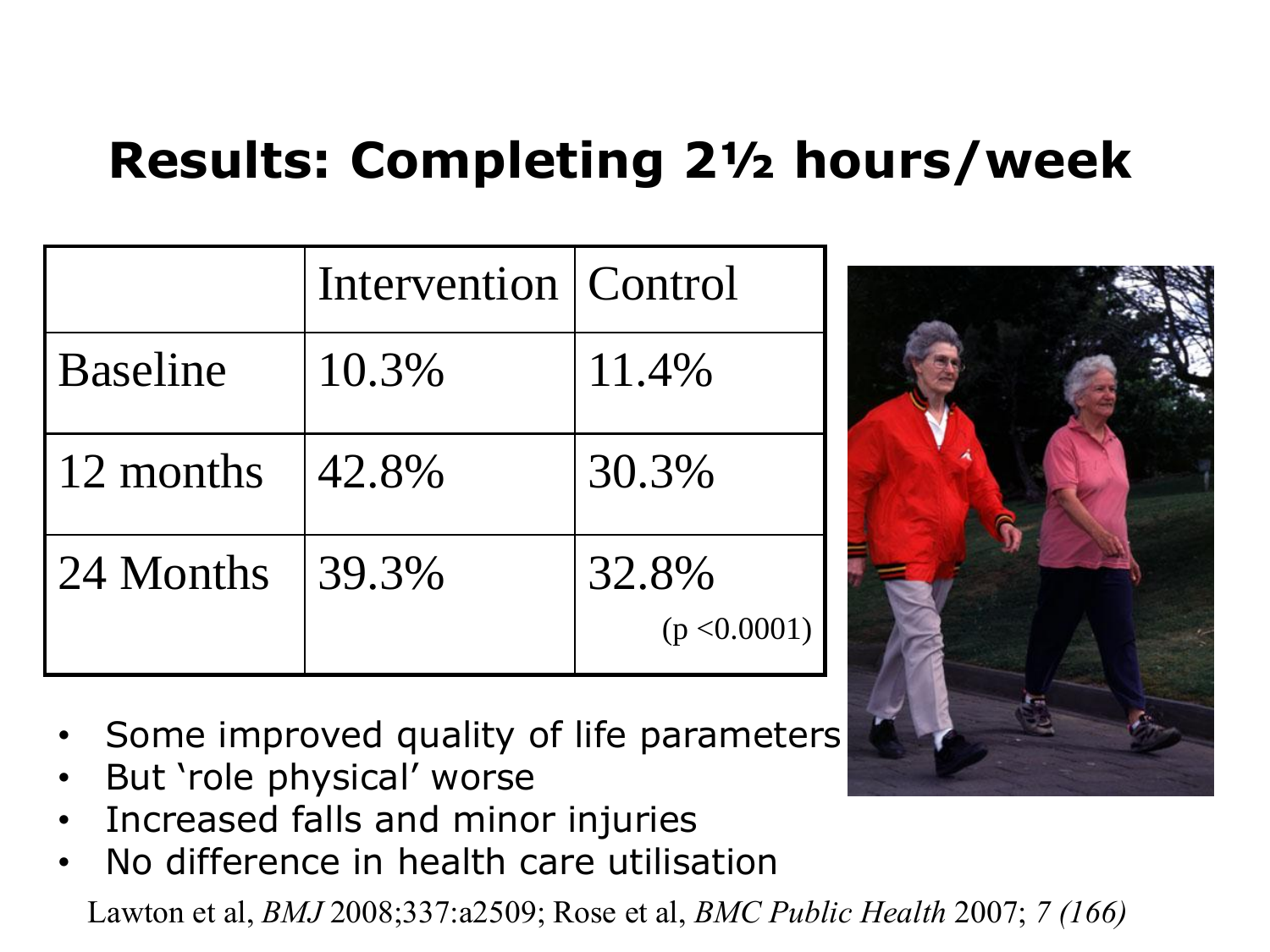# **'Enhanced' Green Prescription**



Lawton etal, *BMJ* 2008;337:a2509; Rose etal, *BMC Public Health* 2007; *7 (166)*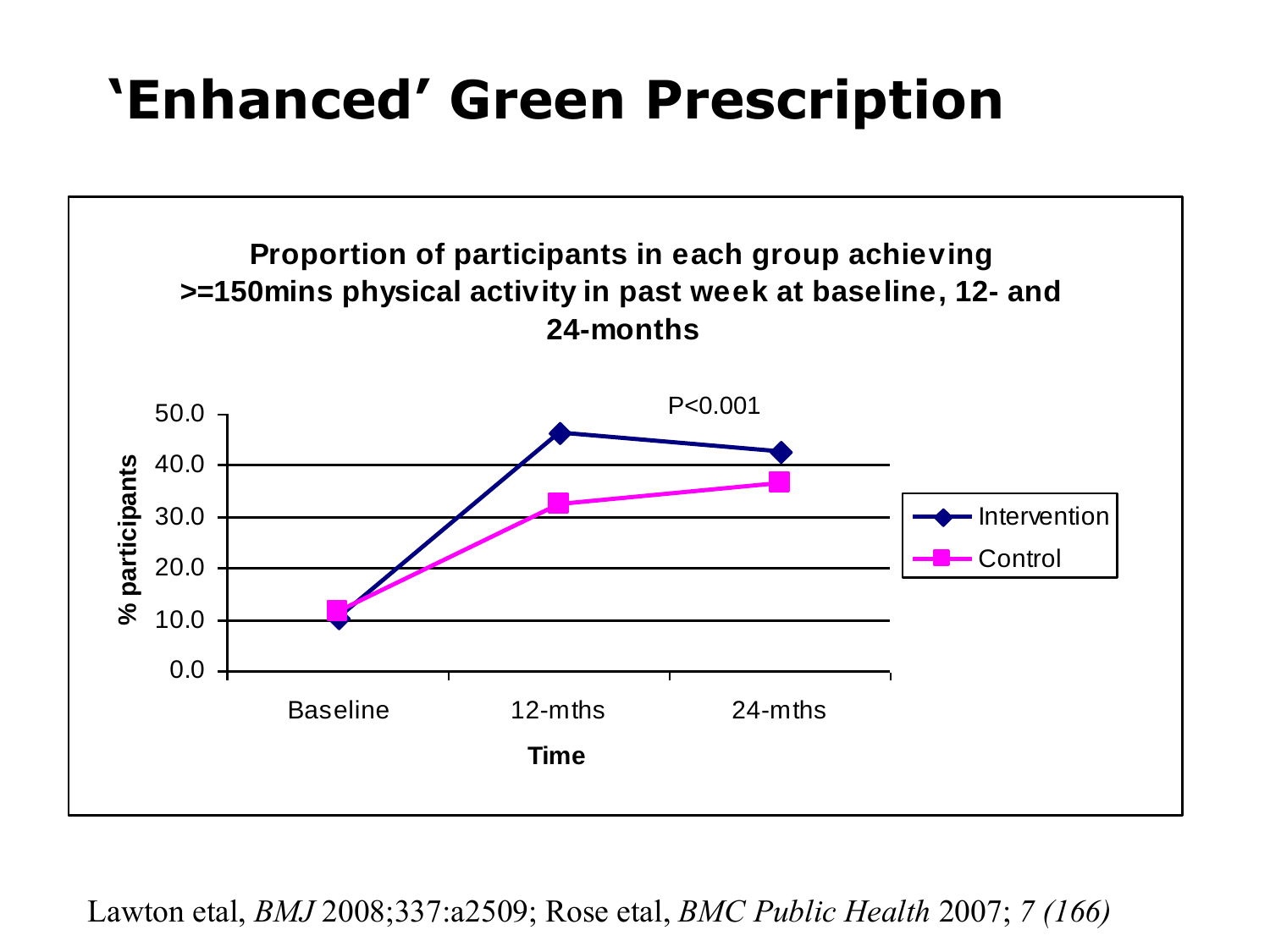#### **Cost of moving one person from 'inactive' to 'active' primary care/community exercise interventions**



Muller-Riemenschneider et al. (2009) *Br J Sports Med* ;43:70-76; Lawton et al. (2008) *BMJ* 337: a2509; Elley CR, Garrett S, et al. (2011) *Br J Sports Med* 45: 1223-1229; Garrett S, Elley CR et al. (2011) *Br J Gen Pract* 61: e125-133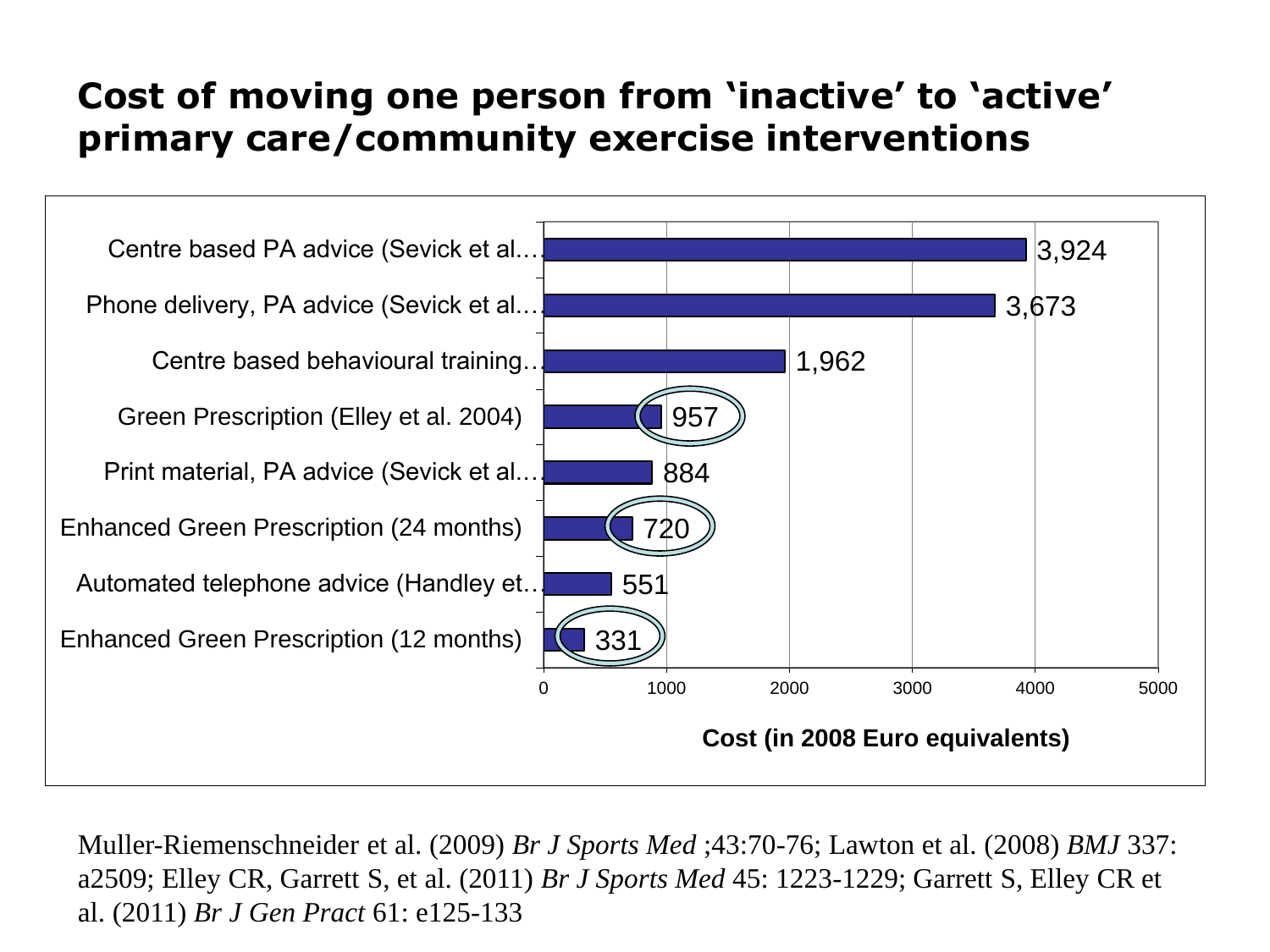

# **Cost Utility**

- Quality Adjusted Life Year (QALY)
	- International standard measure that takes into account the impact a pharmaceutical or other medical intervention has on quality and quantity of life.
- Cost per QALY gained (cost-utility)
	- Based on economic analyses of RCTs
	- Criteria for funding pharmaceutical interventions
	- <\$20,000/QALY gained is considered good value
	- >\$100,000/QALY is considered very poor value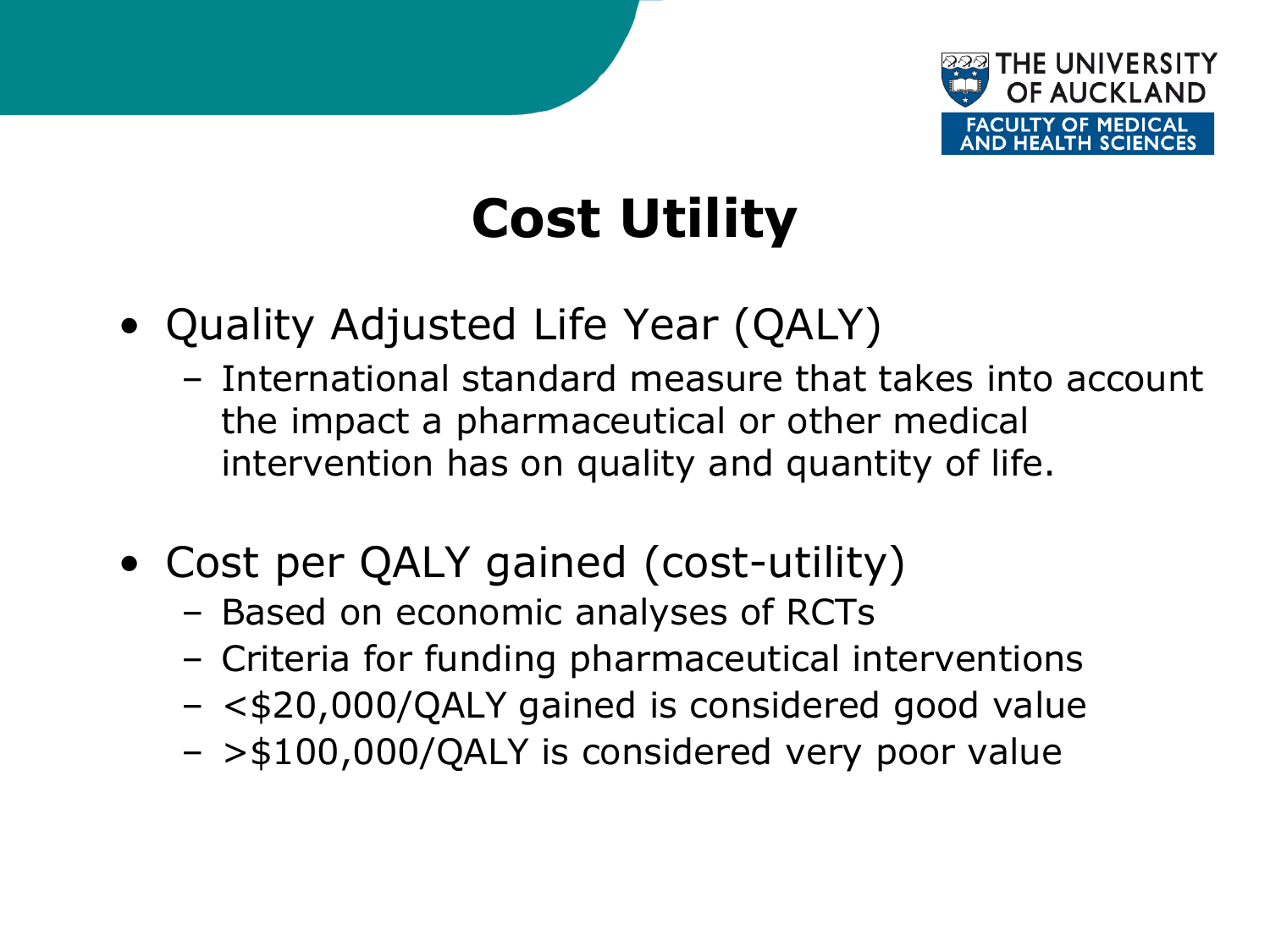

# **Cost per QALY gained comparisons\***

- Green prescription PA program: – \$1,677 per QALY (range \$675 to \$30,644)
- Statins (cholesterol-lowering drugs):
	- $-$  \$15,956 \$27,125 (2<sup>o</sup> prevention)
	- $-$  \$15,956 \$76,590 (1<sup>o</sup> prevention high-risk)

#### \* Converted to Canadian dollars

Dalziel Segal & Elley (2006) *Aust N Z J Public Health* 30: 57-63; Ward et al. (2007) A systematic review and economic evaluation of statins for the prevention of coronary events. Health Technology Assessment (England) 11: 1-160, iii-iv;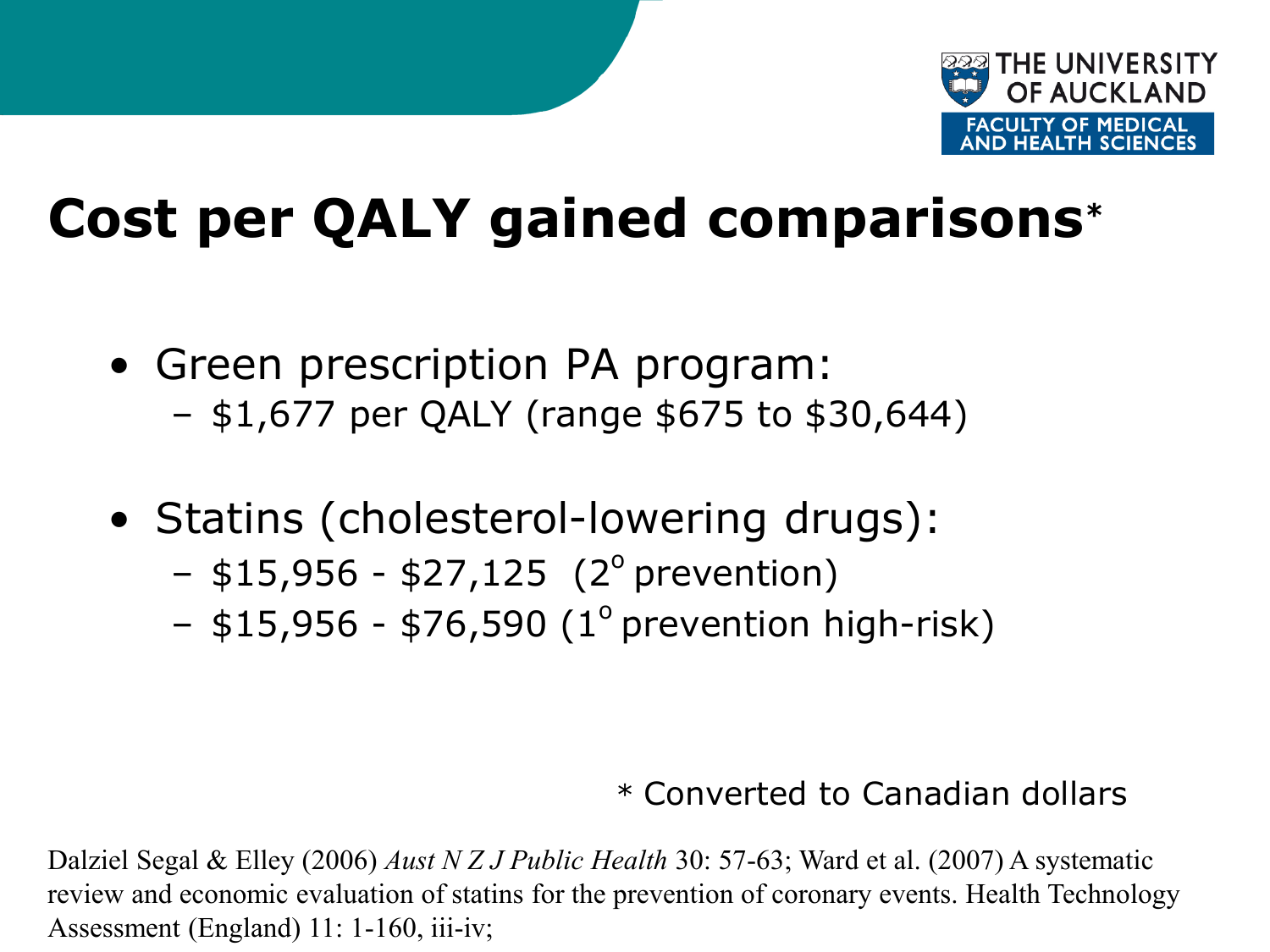#### **Cost utility (cost per QALY) for different physical activity interventions (2008 Euros) COST UTIIIT**<br>**Physical a**<br>Pirmary Care supervised w alking programme



Garrett S, Elley CR et al. (2011) *Br J Gen Pract* 61: e125-133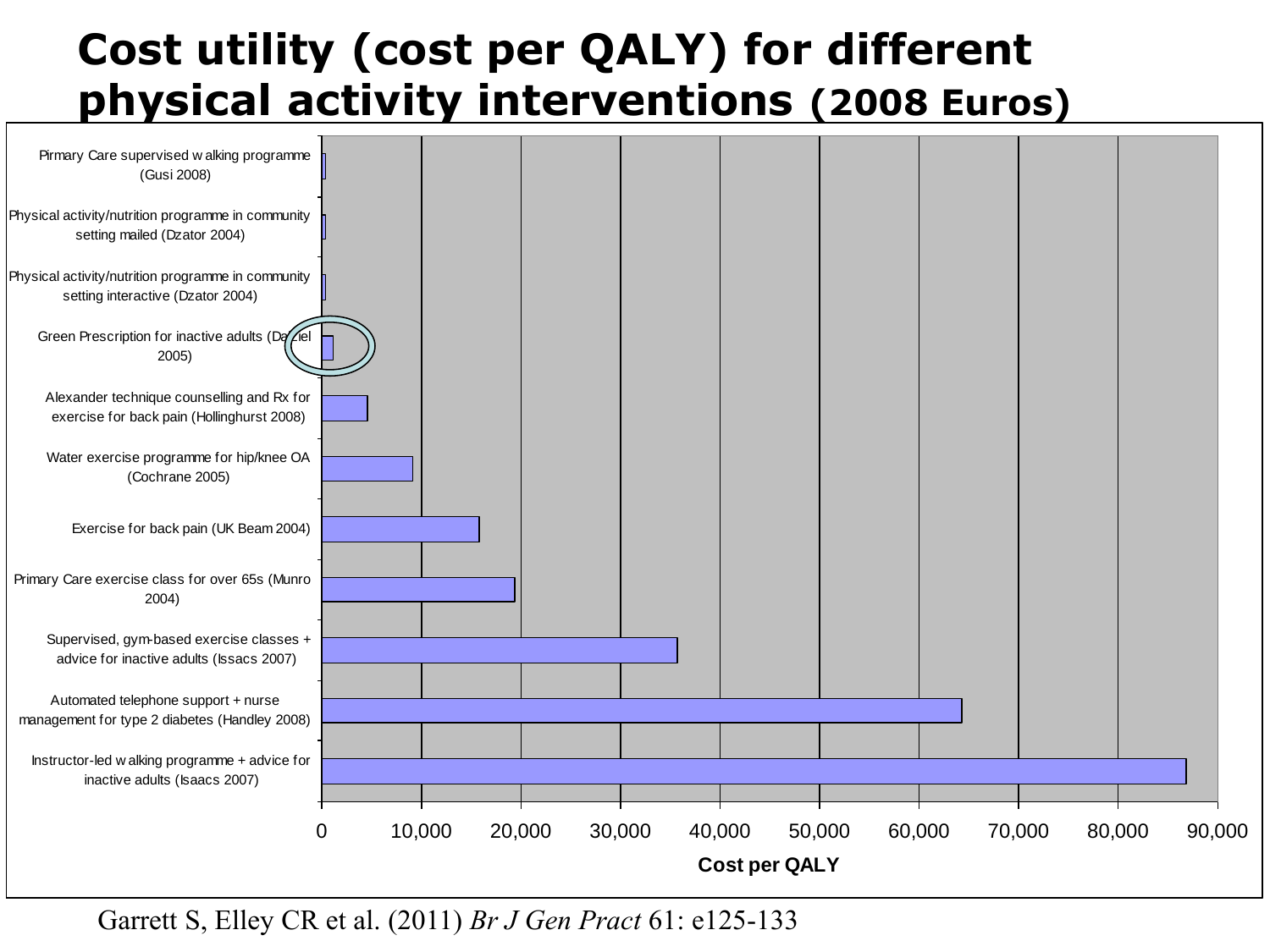# **How are we prioritising our efforts (and funding)?**

2003

ACE inhibitors  $$23.0$  million

Alpha-blockers \$4.5 million

Beta-blockers \$9.2 million

Ca channel blockers \$13.7 million

Other CVD meds

#### **Total on CVD meds**

Green Prescription  $$825,000$ 

\$10.6 million

#### **\$64 million**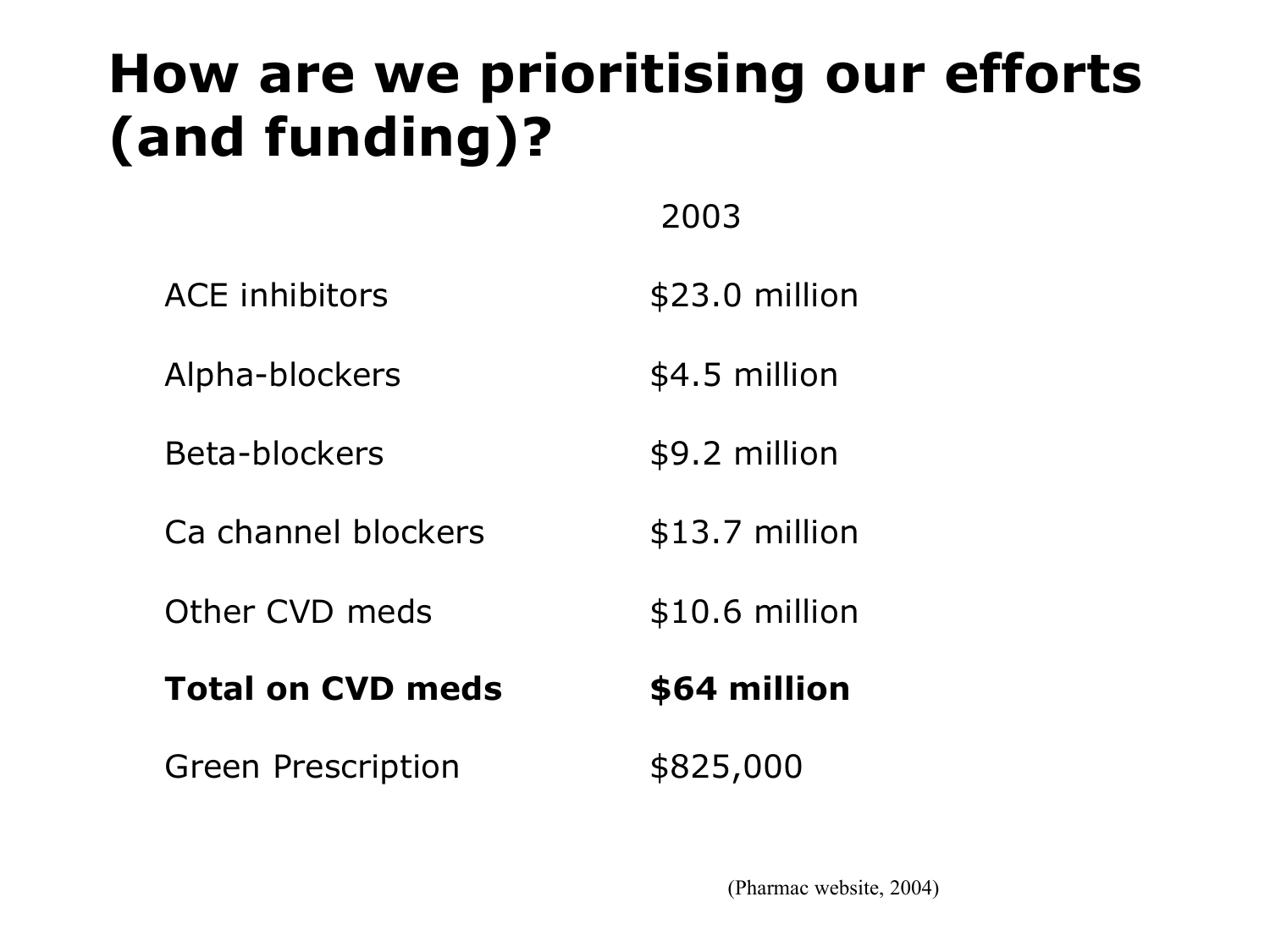

# **How are we prioritising our efforts (and funding)?**

- NZ in 2011:
	- \$706 million on drugs
	- \$53 million on statins
	- >\$121 million on CVD drugs
	- Capped at \$4 million on Green Script PA promotion
	- (\$2.8 million on exercise cardiac rehabilitation in 2009)
- Canada 2011:
	- \$32 billion on drugs
	- \$4 billion on statins (13%)

Interdisciplinary chronic disease collaboration: 2011 exec summary – new research on statins... [http://icdc.ca/media/ICDC%20Statins\\_Executive%20Summary\\_Final\\_13Sept2011-1.pdf](http://icdc.ca/media/ICDC Statins_Executive Summary_Final_13Sept2011-1.pdf) Pharmac annual report 2011, Wellington, New Zealand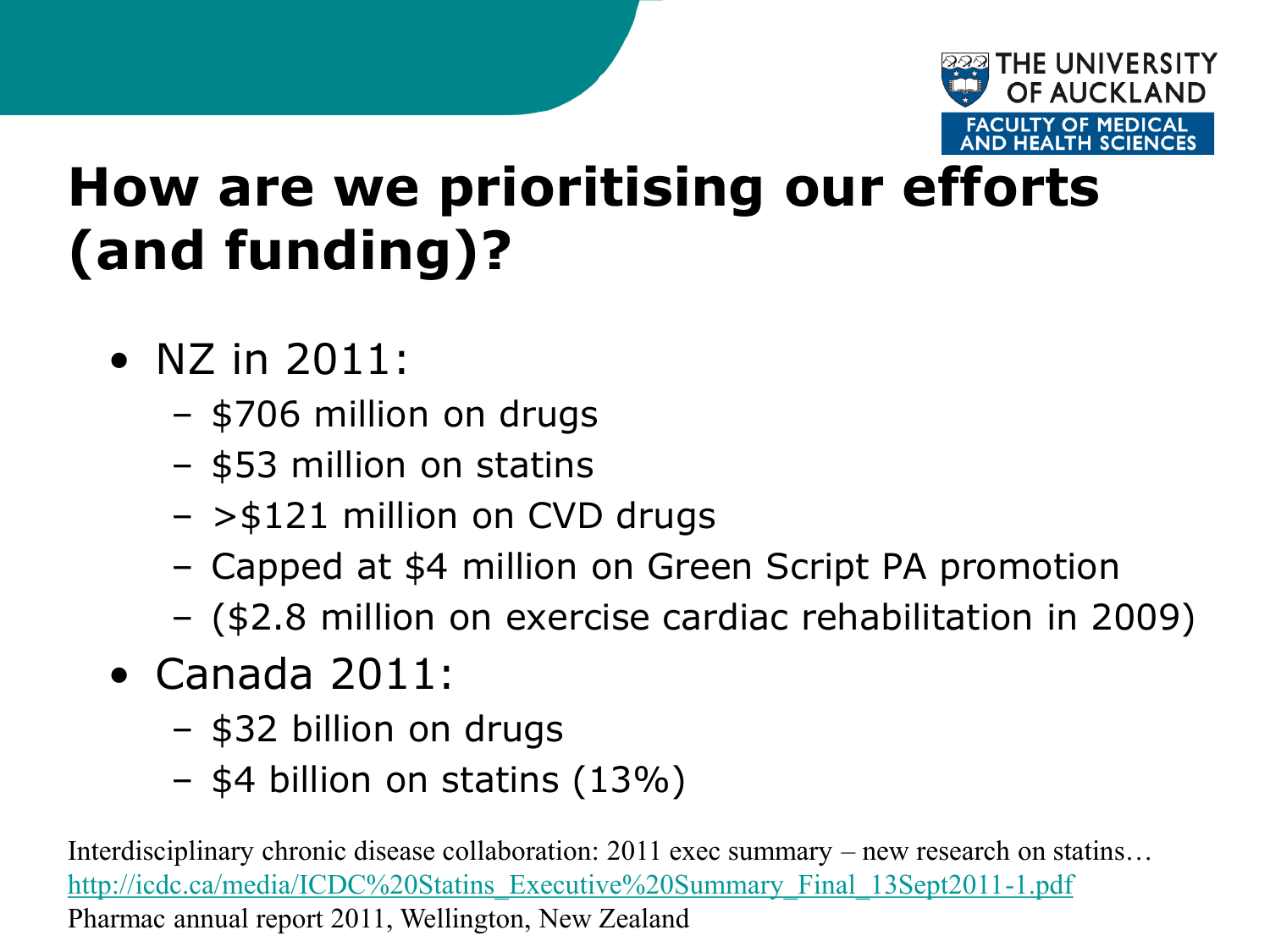

# **Utilisation of PA interventions**

- PA interventions in primary care in Canada
	- 16% of family physicians use exercise scripts
	- <50% of patients ever recall their doctor advising PA
- Exercise cardiac rehabilitation:
	- 20-30% post MI in Canada, UK, Aus (target 70%)
	- $-17-18\%$  in NZ and US

Petrella et al (2010) *Can Fam Physician* 56: e191-200; Petrella et al *Arch Intern Med* 167: 1774-1781; Grace S, (2011) Canadian Association of Cardiac Rehabilitation [http://www.ccs.ca/advocacy/WTA/CMA\\_WTAl\\_CR-wait-time\\_data\\_available.pdf](http://www.ccs.ca/advocacy/WTA/CMA_WTAl_CR-wait-time_data_available.pdf)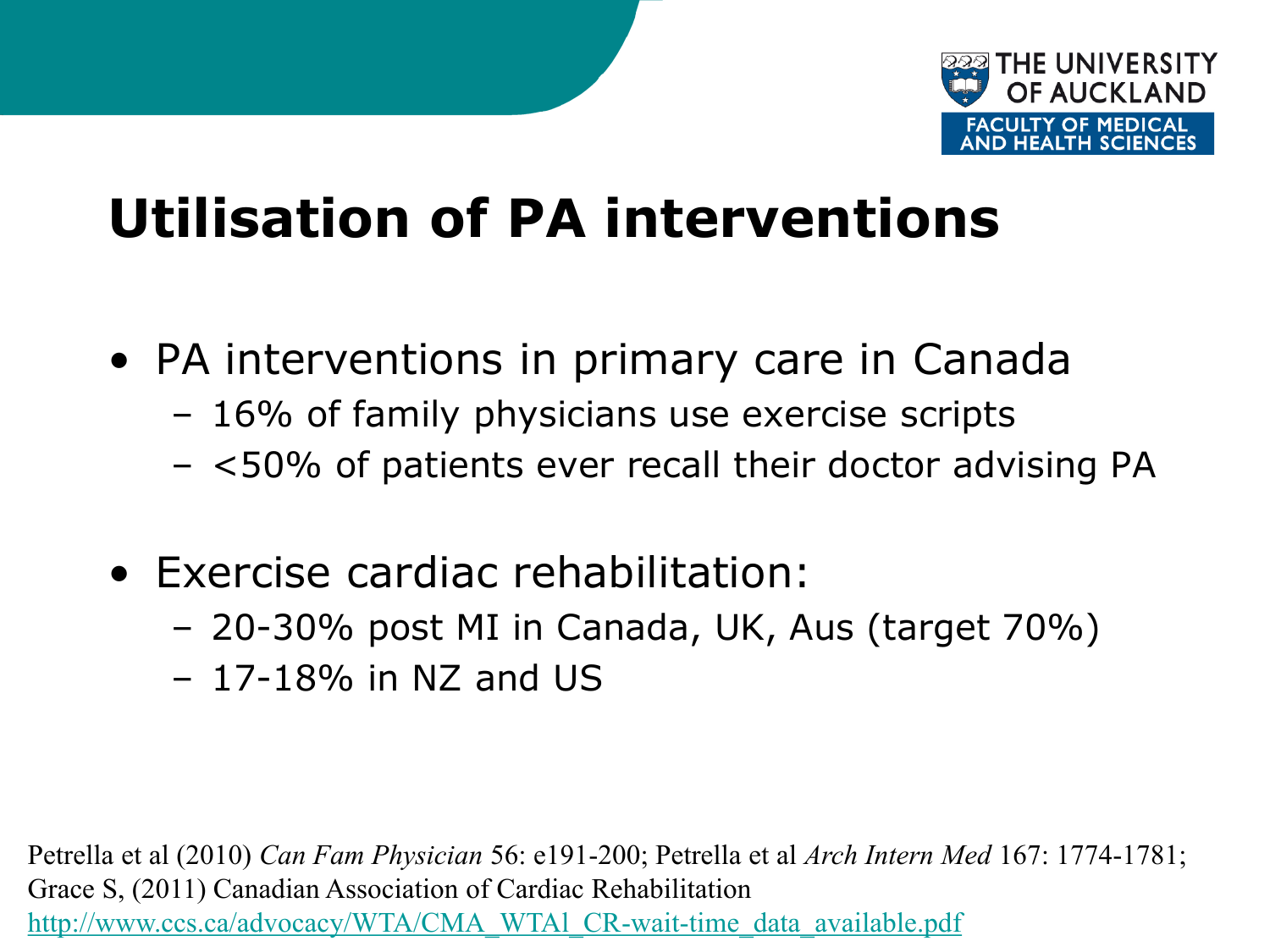# **Research: Evidence for prevention of events?**

- Statins:
	- 170,000 participants followed ≥2 years (26 RCTs)
- Blood pressure lowering meds:
	- $-464,000$  participants ( $>150$  RCTs)
- Exercise-based cardiac rehabilitation:
	- 6,111 participants (34 RCTs)
- Exercise to lower BP:
	- 2,419 participants from (54 RCTs)
- More exercise interventions research in health care settings is needed

Cholesterol Treatment Trialists Collaboration, (2010) Lancet 376: 1670-1681; Law et al (2009) BMJ 338: b1665; Lawler et al (2011) Am Heart J 162: 571-584.e572; Whelton et al (2002) Ann Intern Med 136: 493-503.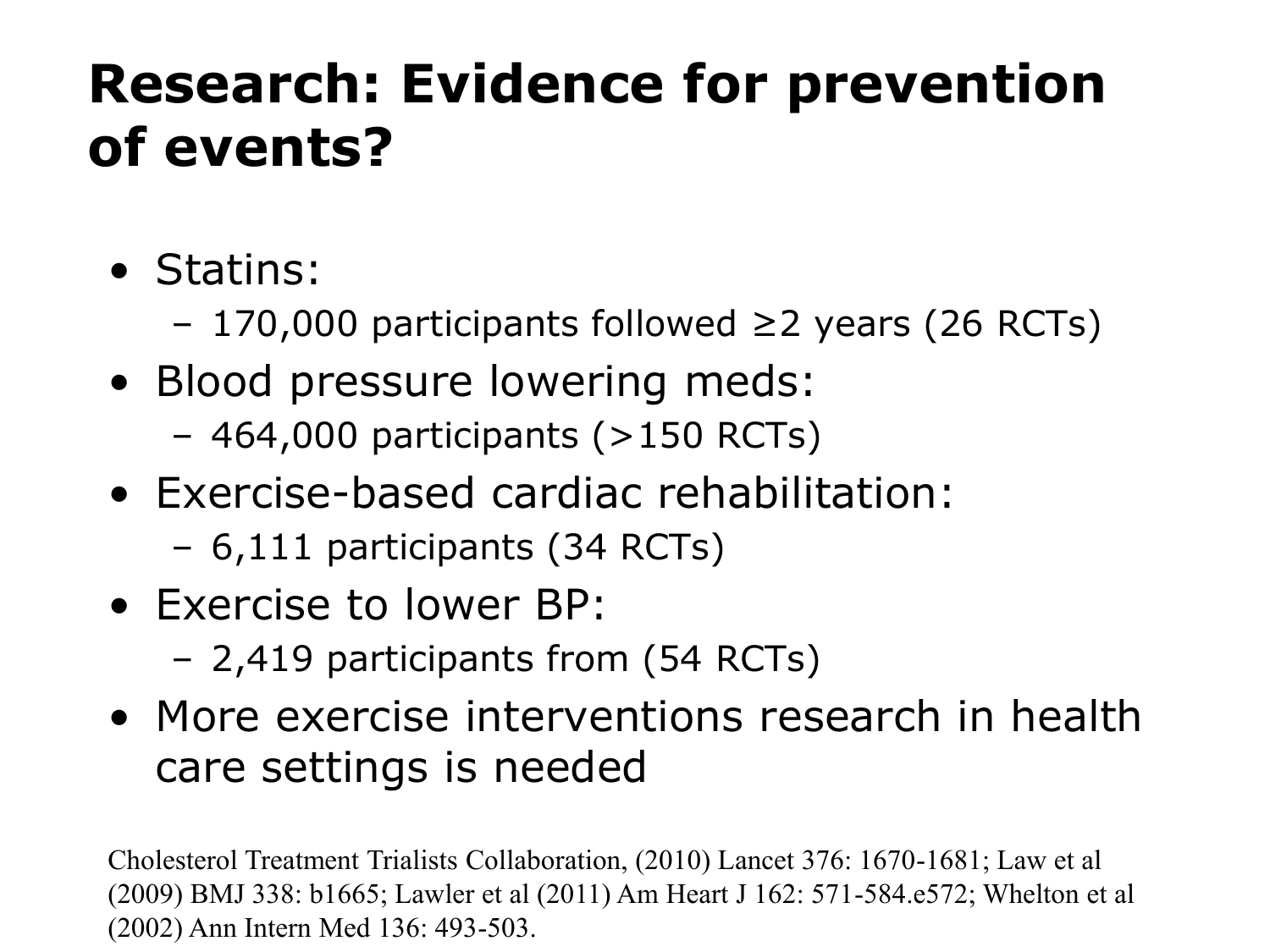# **"FLIP" Facilitated Lifestyle Intervention Prescriptions**

**Prof Martin Dawes and Diana Dawes and colleagues Depts Family Practice and Physical Therapy, UBC**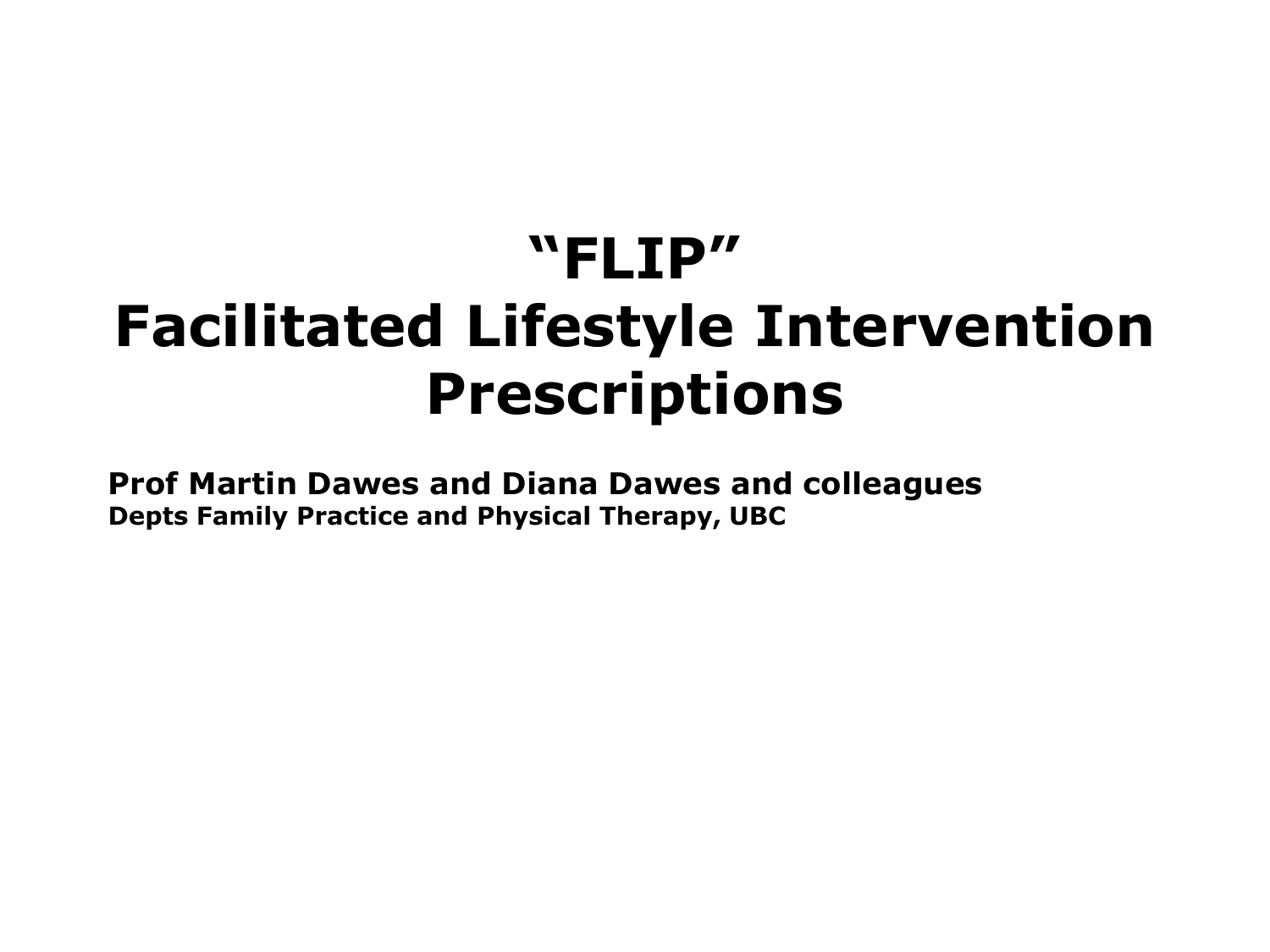#### **Intensive Lifestyle Prescription ILRx**

- Completed by patient and family physician
- Signed by patient and physician contract

Activity (getting stronger) Healthy Eating

Weight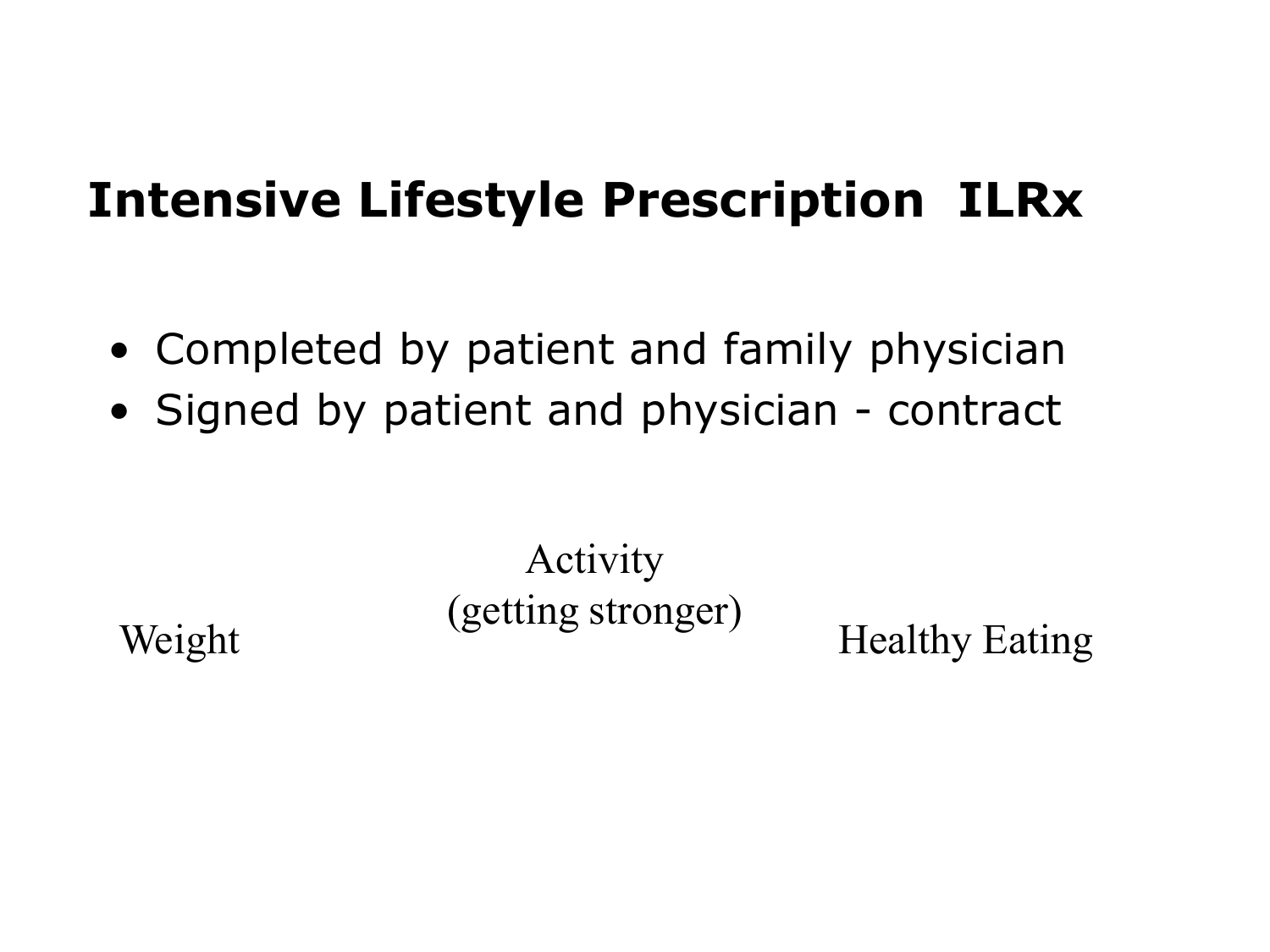#### **FLIP**